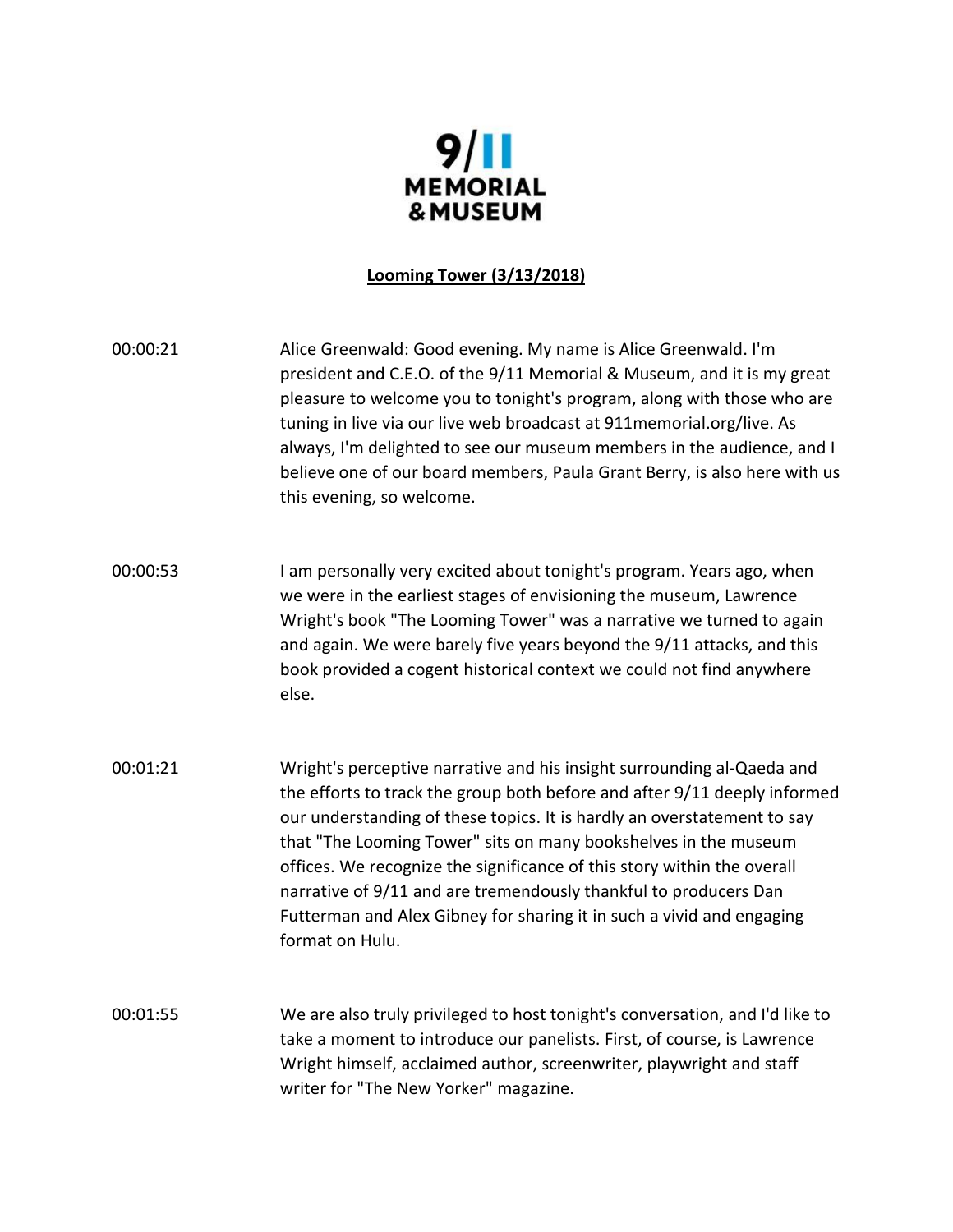|          | One of eight nonfiction books and one novel that he has written, "The<br>Looming Tower" spent eight weeks on "The New York Times" best-seller<br>list, and has been translated now into 25 different languages. It won<br>multiple awards, and "Time" magazine pronounced "The Looming<br>Tower," and I quote, "One of the best 100 nonfiction books ever written."                                                                          |
|----------|----------------------------------------------------------------------------------------------------------------------------------------------------------------------------------------------------------------------------------------------------------------------------------------------------------------------------------------------------------------------------------------------------------------------------------------------|
| 00:02:34 | Wright's talents also extend into screenwriting and theater. Highlights<br>include two one-man plays and cowriting the film "The Siege," starring<br>Denzel Washington, Bruce Willis, and Annette Bening.                                                                                                                                                                                                                                    |
|          | I'm also thrilled to introduce Ali Soufan, whom I've also had the pleasure<br>of meeting previously. Ali is a former FBI supervisory special agent who<br>investigated and supervised highly sensitive cases, including the East<br>Africa embassy bombings, the attack on the U.S.S. Cole, and the events<br>surrounding 9/11.                                                                                                              |
| 00:03:10 | Like Lawrence Wright, Ali Soufan has been both an adviser and an<br>inspiration for our work. Soufan had a distinguished career in the FBI,<br>including serving on the Joint Terrorism Task Force, FBI New York office,<br>where he coordinated both domestic and international counterterrorism<br>operations.                                                                                                                             |
| 00:03:31 | He has received numerous awards and commendations for his<br>counterterrorism work, including the Director of the FBI's Award for<br>Excellence in Investigation, the Respect for Law Enforcement Award for<br>"relentless pursuit of truth and bringing terrorist subjects before the bar<br>of justice," and a commendation from the U.S. Department of Defense<br>that labeled him "an important weapon in the ongoing war on terrorism." |
| 00:03:59 | He is a leading national security and counterterrorism expert, currently<br>the chief executive officer of The Soufan Group, a consulting, training,<br>and management group that seeks to leverage the expertise and real-<br>world operational experience of a select cadre of intelligence, law<br>enforcement, policy, and security professionals. He is also the author of                                                              |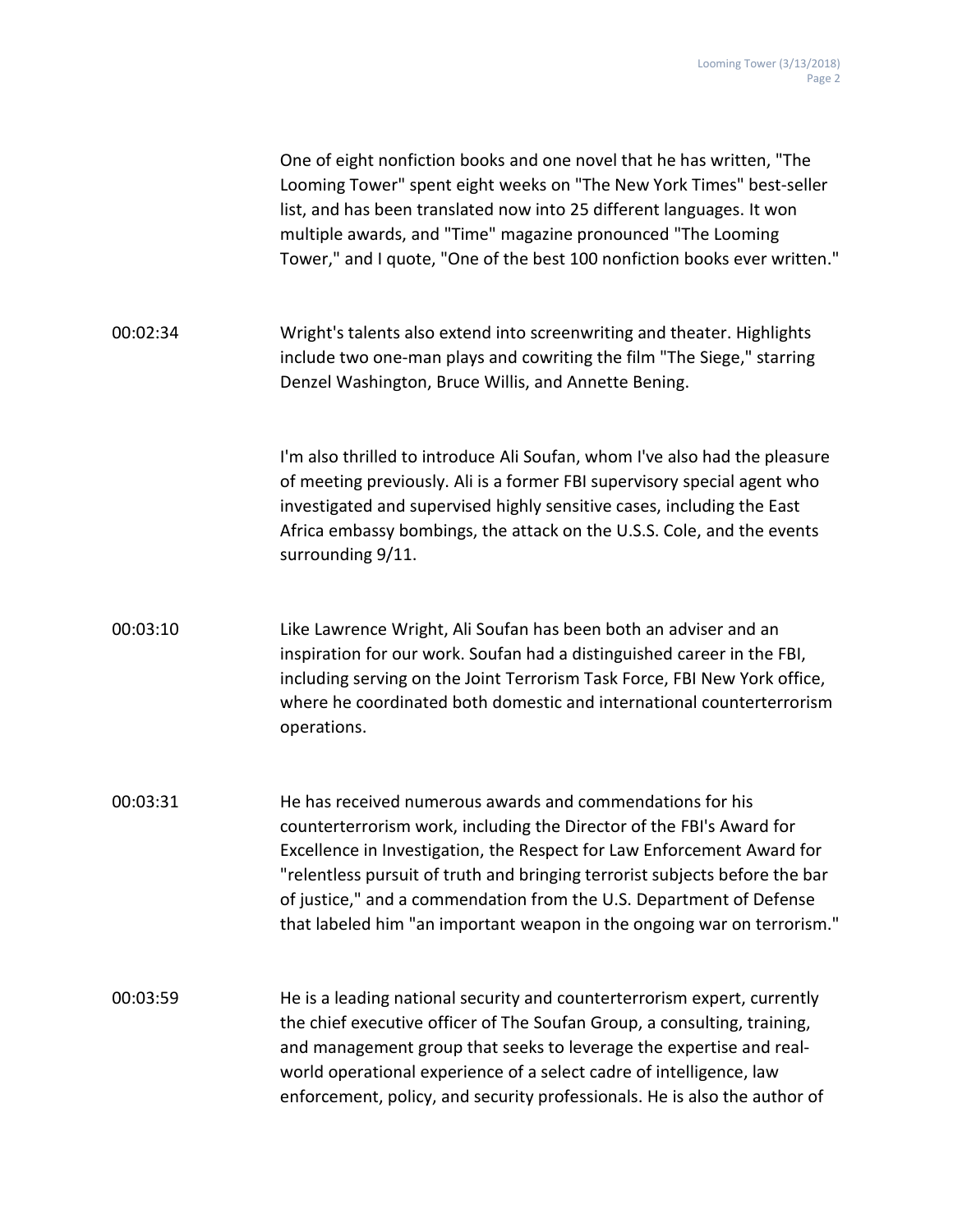"The New York Times" top ten best-seller-- I don't know when you guys have time to write, I honestly don't—

(laughter)

00:04:29 Alice Greenwald: "The Black Banners: The Inside Story of 9/11 and the War Against al-Qaeda," and the newly released "Anatomy of Terror: From the Death of Bin Laden to the Rise of the Islamic State."

> Finally, we are joined by actor Wrenn Schmidt, who lends her immense talent to the portrayal of the ambitious analyst and ruthless tactician Diane Marsh in Hulu's "The Looming Tower." Schmidt has worked in television, film, and theater, and is a well-respected and versatile actress.

00:04:59 She's appeared in such hit television shows as "Boardwalk Empire" and "The Americans," and in films including Christopher Denham's actionthriller "Preservation" and Michael Bay's "13 Hours: The Secret Soldiers of Benghazi."

> We are extremely fortunate to have this distinguished panel with us tonight, and I'd like to thank them, along with Hulu and Legendary Television, for making this program possible. We are also deeply grateful to the David Berg Foundation for supporting the museum's 2017-2018 public program series.

00:05:34 Without further ado, please join me in welcoming Lawrence Wright, Ali Soufan, and Wrenn Schmidt in conversation with the museum's executive vice president and deputy director for museum programs, Clifford Chanin. Thank you.

(applause)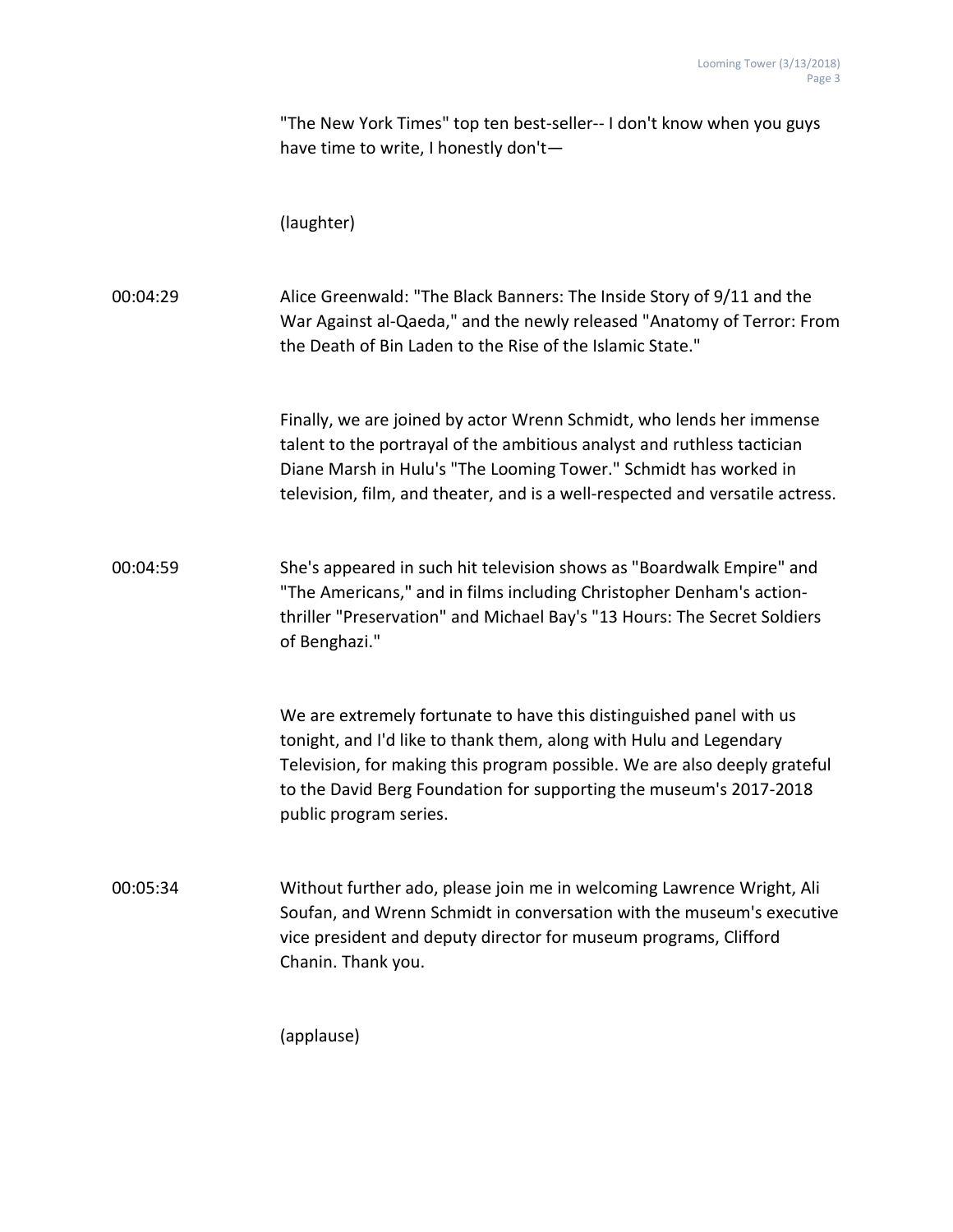| 00:05:56 | Clifford Chanin: Thank you so much. Welcome to the panel. Welcome to         |
|----------|------------------------------------------------------------------------------|
|          | everybody here. You know, for us, as Alice said, who have lived with this    |
|          | material, particularly-- to a very large degree-- material that Lawrence     |
|          | Wright was one of the initial interpreters of, it's particularly exciting to |
|          | see this story brought to the screen and shared as widely and--judging       |
|          | from the energy of this audience-- as popularly as it has been shared.       |

00:06:24 Just to give you some ground rules for this, we are going to show some clips from the series, but no particular spoiler alerts here, but just so we all start on the same page, we'll start with the trailer for the series, and just give you an idea, if you don't already have it, of what "The Looming Tower"-- how it handles these materials.

00:06:47 (clip begins)

John O'Neill: This isn't a war about one man. His people actually believe.

Richard Clarke: I have to say that I agree with John on this one.

Martin Schmidt: You are making a mistake, sir.

Richard Clarke: There's simply too much risk.

Martin Schmidt: Someday, this administration will be remembered for the risks it didn't take.

Woman (singing): The tide is high It's sink or swim My only rival is within

(card reader beeps)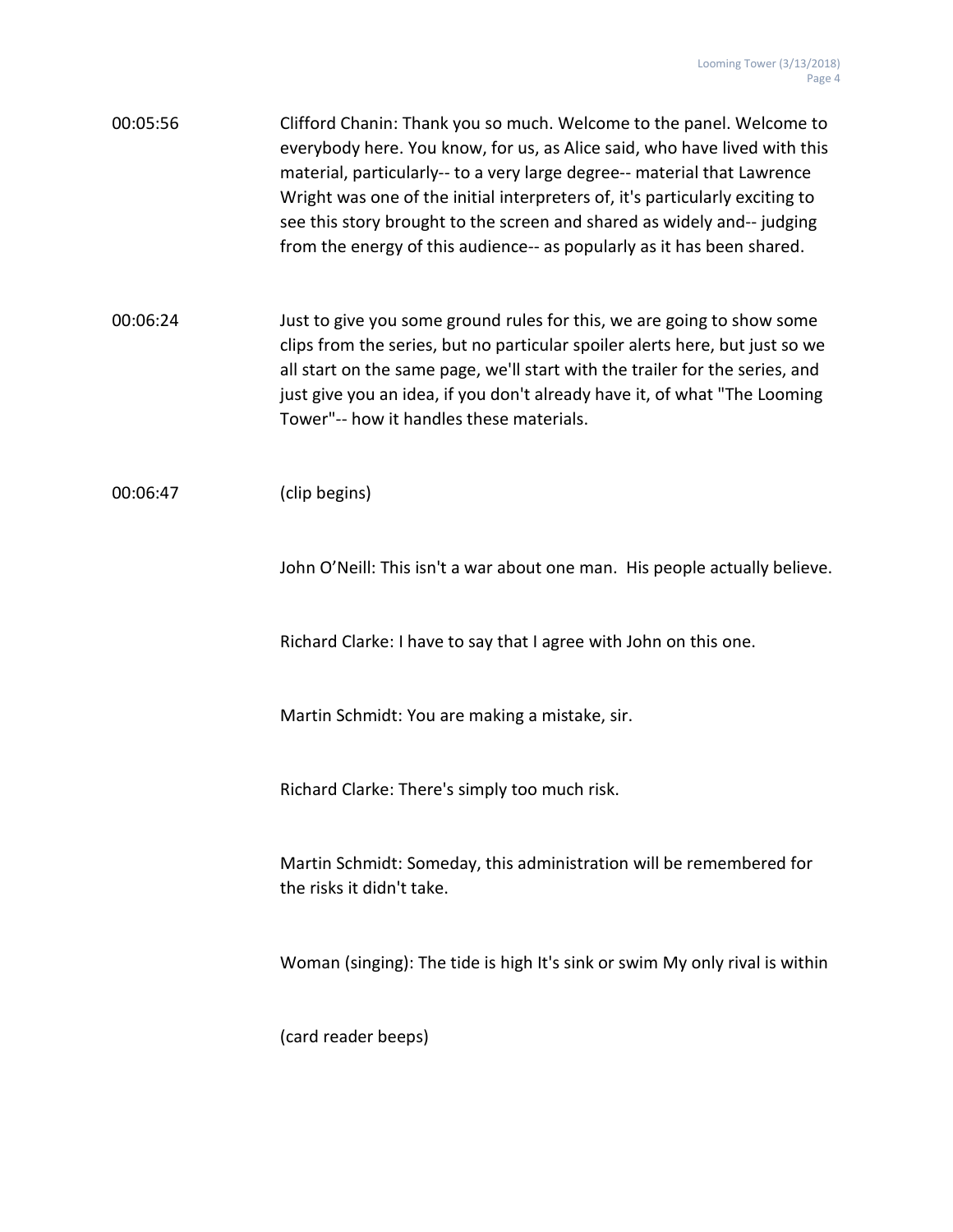| 00:07:16 | Reporter: Bin Laden has made these threats before, but this time, he put<br>a time cap on it, saying that whatever violence awaits will occur within<br>the next few weeks.                                                                                       |
|----------|-------------------------------------------------------------------------------------------------------------------------------------------------------------------------------------------------------------------------------------------------------------------|
|          | John O'Neill: What I need you for is to figure out what happens next, so<br>we can stop it. How many Arabic speakers do we have in the Bureau?<br>Eight Arabic speakers out of more than 10,000 agents. That's how<br>seriously our government takes this threat. |
|          | Woman (singing): Kingdoms rise and kingdoms end My only rival is within                                                                                                                                                                                           |
| 00:07:47 | John O'Neill: You got a stash of intel that you refuse to share with my<br>agents.                                                                                                                                                                                |
|          | Martin Schmidt: You don't know how many people might be in danger by<br>being privy to information that you are not cleared for.                                                                                                                                  |
|          | George Tenet: Might I make a suggestion? Use the chain of command-it<br>exists for a reason.                                                                                                                                                                      |
|          | Richard Clarke: For them who are here in the room to those who are<br>watching on television, your government failed you.                                                                                                                                         |
| 00:08:15 | John O'Neill: I really wish people would stop telling me to calm down.<br>There are bombs going off around the world. That doesn't make me feel<br>calm!                                                                                                          |
|          | Woman (singing): My only rival is within                                                                                                                                                                                                                          |
| 00:08:48 | (clip ends)                                                                                                                                                                                                                                                       |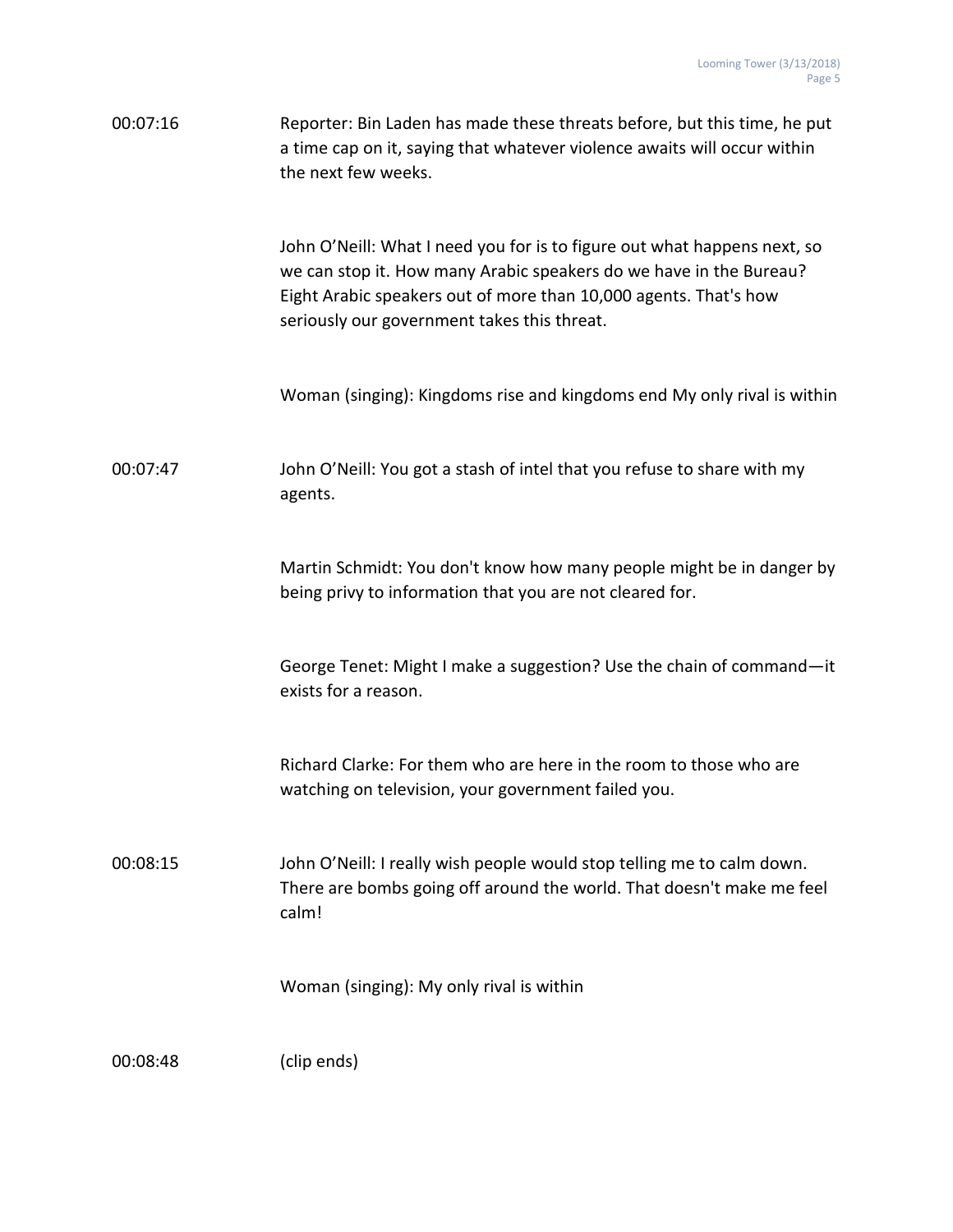Clifford Chanin: That does a wonderful job as a teaser, but anyone who's seen the episodes knows that there's a lot more going on there, but, Larry, it seems to me, there are two simultaneous stories here that are being told. There's the story of the hunt for bin Laden, and there's the story of the hunt for information between the C.I.A. and the FBI. Now, you go into this at great length in your book, but how did you feel about bringing this to a dramatic setting, and was the essence of it as clear to you in a dramatic setting as it was in documenting this for historical purposes in your book?

- 00:09:23 Lawrence Wright: Well, Cliff, I was reluctant to bring it into a dramatic expression for many years. I... You know, there's something hallowed about 9/11, and you don't treat it casually. And I, I was distrustful of what might happen to it, and Ali and I talked about it. We realized something was gonna be done, whether we liked it or not, and so I decided I would try to get in front of this and, and produce it myself.
- 00:09:58 And what, what I'd learned in the interim, since I published the book, is that television changed. Now, you know, you got ten episodes shot in eight countries and, you know, the, the kind-- the quality of the actors and the writers and the directors was so much better, and I found, you know, we-- when we found Dan Futterman, we had a, a leader that I thought we could entrust this project to.
- 00:10:30 And I got to say, Hulu's also been a terrific partner. So I'm very pleased with how it came out, but it certainly overcame a lot of apprehension I had before this project.

Clifford Chanin: Ali, you lived it, and this is not the first place to take on this issue of the tensions between the FBI and the C.I.A. in the lead-up to 9/11, but how did it look to you as a dramatization of these issues? Did it ring true to your experience?

00:10:59 Ali Soufan: Well, drama is the name of the game here. However, I think Larry and Danny and Alex, the, you know, all the writers, they truly stayed true to the investigative part of the story.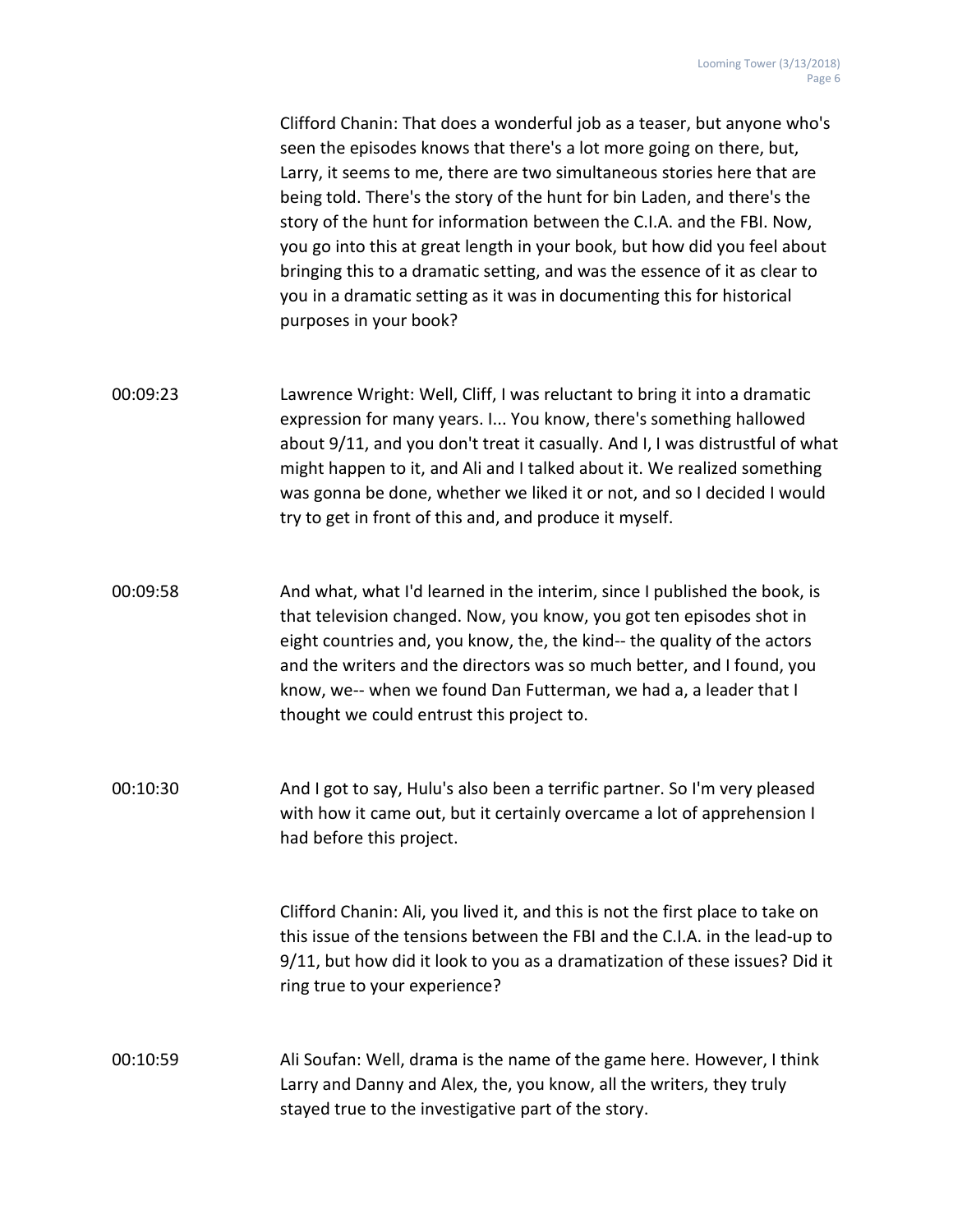So you see, for example, an operation in Albania. That actually happened. A plot was really, you know, stopped in Albania. And you see the East Africa embassy bombing, and how all these events led to the U.S.S. Cole, and how the U.S.S. Cole led to 9/11. So these elements are, you know, true, and a lot of, you know... We look into 9/11, and we think it just happened out of thin air. It did not happen out of thin air. And there were a lot of things that took place before, and we all messed up, you know?

- 00:11:48 As Richard Clarke said, actually in reality and in the scene, "Your government failed you, we messed up," regardless to whose fault it is. You know, this place became a holy place because of the way we messed up at 9/11. You know, I think now, and I just wanted to follow up with what Larry said, the reason that I agreed to participate in this-- and I was very hesitant to be part of anything that has to do with 9/11-- I lost a lot of friends on that day, it's very emotional in so many ways for me to even, you know, be in this place.
- 00:12:23 However, I think, uh, I think the reason I finally decided to do it, because you talk to so many people, especially young people, they have no idea what happened on 9/11. They just know 9/11. They know an event that changed their life. We live in a totally different world because of that event. Larry did a phenomenal job in being one of the very first people, if not the first person, to actually, you know... It took him five years to investigate what happened and put it in the, in that book, "The Looming Tower." That's why it's one of the best books, nonfiction books ever written.
- 00:12:56 But also, at the same time, you know, this history has, has been written. This history has been told, has been documented, but it hasn't been shown to the American people. And I think, you know, every American have the right to know what happened, what are the events that led into 9/11, because only then we can have a sense of understanding of what happened.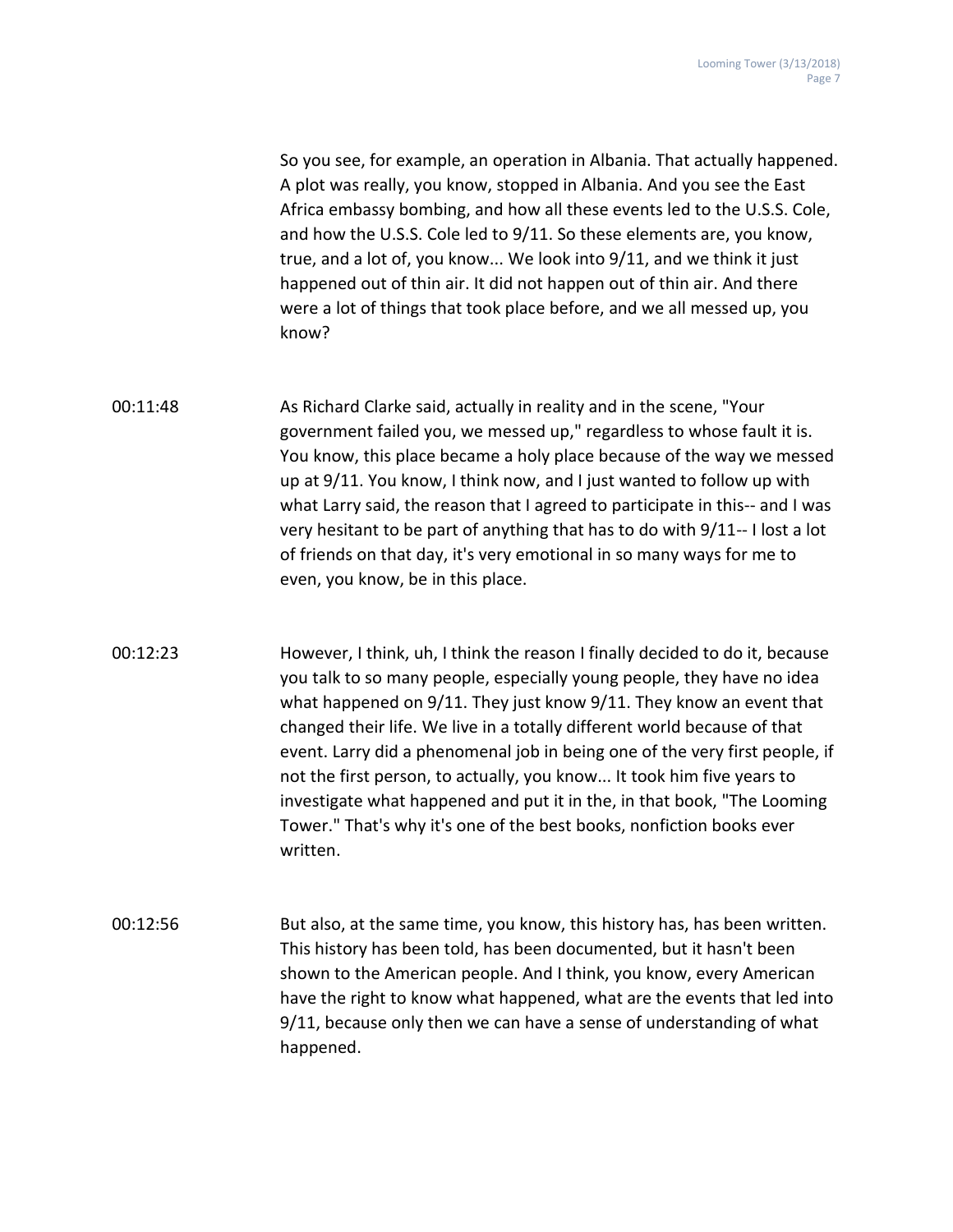| 00:13:21 | Only then we can have a sense of closure. Only then we can start           |
|----------|----------------------------------------------------------------------------|
|          | challenging politicians who use fear in order to control our lives every   |
|          | day. And I think this, this program is extremely important in order to get |
|          | to that sense of, of understanding of the events that led to 9/11 and what |
|          | happened on 9/11.                                                          |

00:13:43 Clifford Chanin: Wrenn, so they've-- Larry and Ali-- have framed this as perhaps not just another project, so, you know, how do you come into this from outside of this and take on these serious issues? How much of "The Looming Tower" do you feel behind you as compared to taking on an acting job and obviously, trying to do it as well as you can?

- 00:14:07 Wrenn Schmidt: It's enormous. I mean, it's just both a gift as an actor to be part of a story that you know is deeply important and relevant and should be something that's part of a national discussion. But at the same time, I think that it's fair to say every person on that set felt an enormous weight, as well, because we wanted to do what we could to do justice to this story.
- 00:14:37 At the same time, I mean, it's, I mean, how, how-- that's a momentous, incredible task. How do you even begin to approach what that event is? For every-- I mean, it was interesting. On the way up here, a couple of us were talking about where we were that day. And the phrase that I kept hearing over again was, "I'll never forget." And then they would talk about the memory.

00:15:01 And, I mean, it's, it's a DNA-changing experience for our country-- Maggie Haberman said that, and I thought that's the best, that's the best description I've ever heard of somebody talking about what happened that day. So I, I feel like our crew, the actors, the writers, our directors, we all brought a huge sense of responsibility to work every day.

> Clifford Chanin: How did you prepare for playing a C.I.A. officer analyst? We talked a little bit before, and just, how do you get into that realm, not talking so much about the personality of the character, but the realm that the character operates in?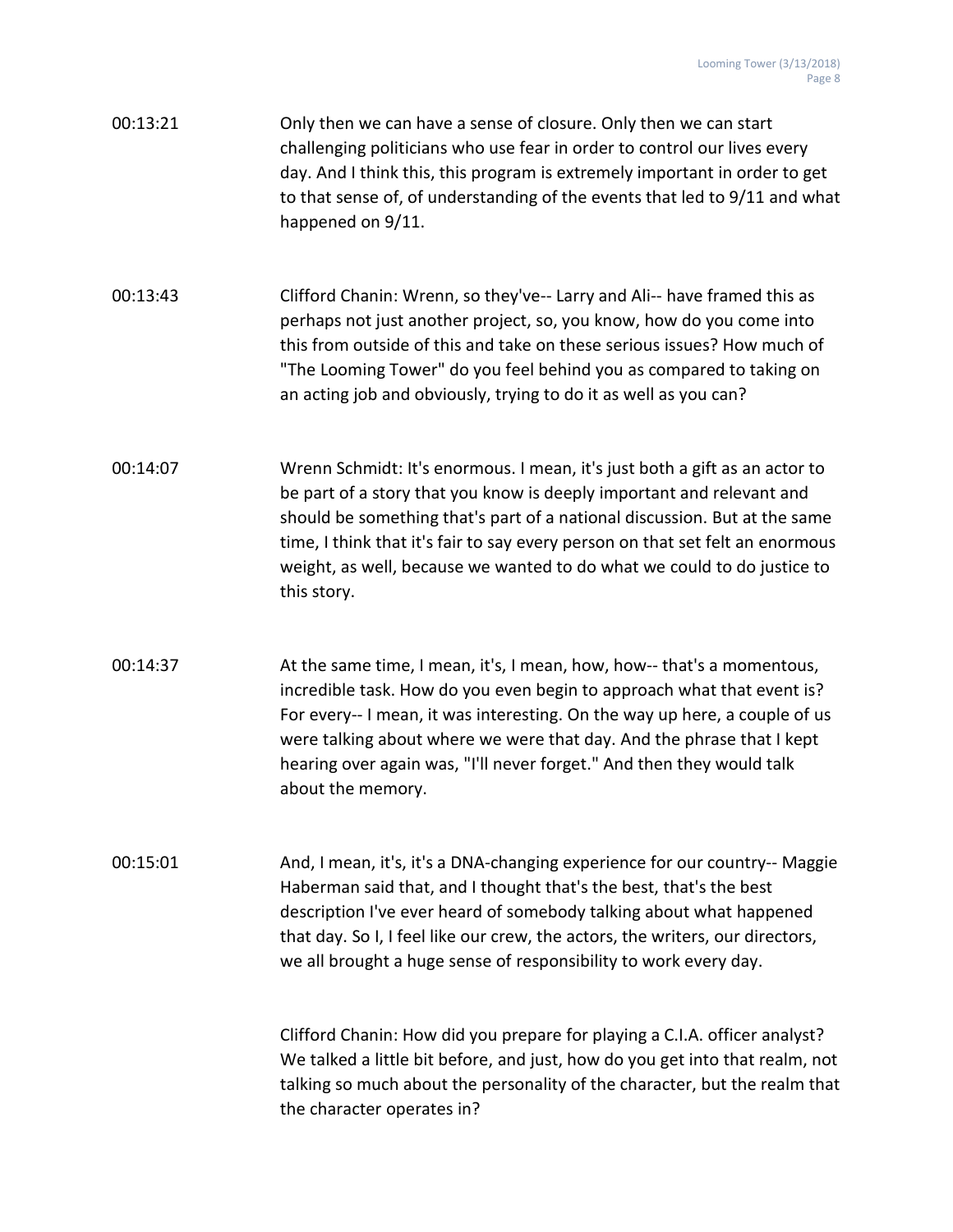| 00:15:41 | Wrenn Schmidt: Well, the C.I.A. is famously secretive.                                                                                                                                                                                                                                                                                                                                                                                                                                                                                     |
|----------|--------------------------------------------------------------------------------------------------------------------------------------------------------------------------------------------------------------------------------------------------------------------------------------------------------------------------------------------------------------------------------------------------------------------------------------------------------------------------------------------------------------------------------------------|
|          | (laughter)                                                                                                                                                                                                                                                                                                                                                                                                                                                                                                                                 |
|          | Wrenn Schmidt: To say the least-- understandably. So my kind of starting<br>point was Larry's book. But it was interesting, because I felt like the, the<br>players within the FBI were so much more tangible to me than the people<br>at the C.I.A. I felt like I got a sense of, you know, who Ali was, who John<br>was, like, what their personalities were like.                                                                                                                                                                       |
| 00:16:06 | And then as far as the C.I.A., it just felt like having a telescope looking out<br>into the ocean. (laughs) Like, the horizon. And being, like, "I can't see<br>anything. "I don't understand anything about who, who people are that<br>work there." So the next, my next point of reference was a book called<br>"Ghost Wars" by Steve Coll, which is about the war in Afghanistan and<br>the C.I.A.'s presence there from, I think, the beginning of that war to<br>9/11.                                                               |
| 00:16:36 | And it's just about really the C.I.A. and their operations. And that, to me,<br>fleshed out the ways in which personality might shape the C.I.A.'s mission<br>or color how someone might look at a certain situation. It also felt like it<br>gave me a huge context for how someone like bin Laden could become<br>who he became in secrecy. Well, I don't know if "secrecy" is the right<br>word. I, I feel like he was kind of doing it openly, because he's issuing all<br>of these fatwas, but I think to an American, you know, he's |
| 00:17:13 | Clifford Chanin: "Who's paying attention?" is the question.                                                                                                                                                                                                                                                                                                                                                                                                                                                                                |
|          | Wrenn Schmidt: Well, exactly. So I just felt like I needed to have some<br>kind of understanding. And then the next thing I did was, I spoke with a<br>former field officer who had been in the C.I.A. for 25 years, and she was a<br>phenomenal resource as far as trying to understand who wants to work<br>at the C.I.A., why.                                                                                                                                                                                                          |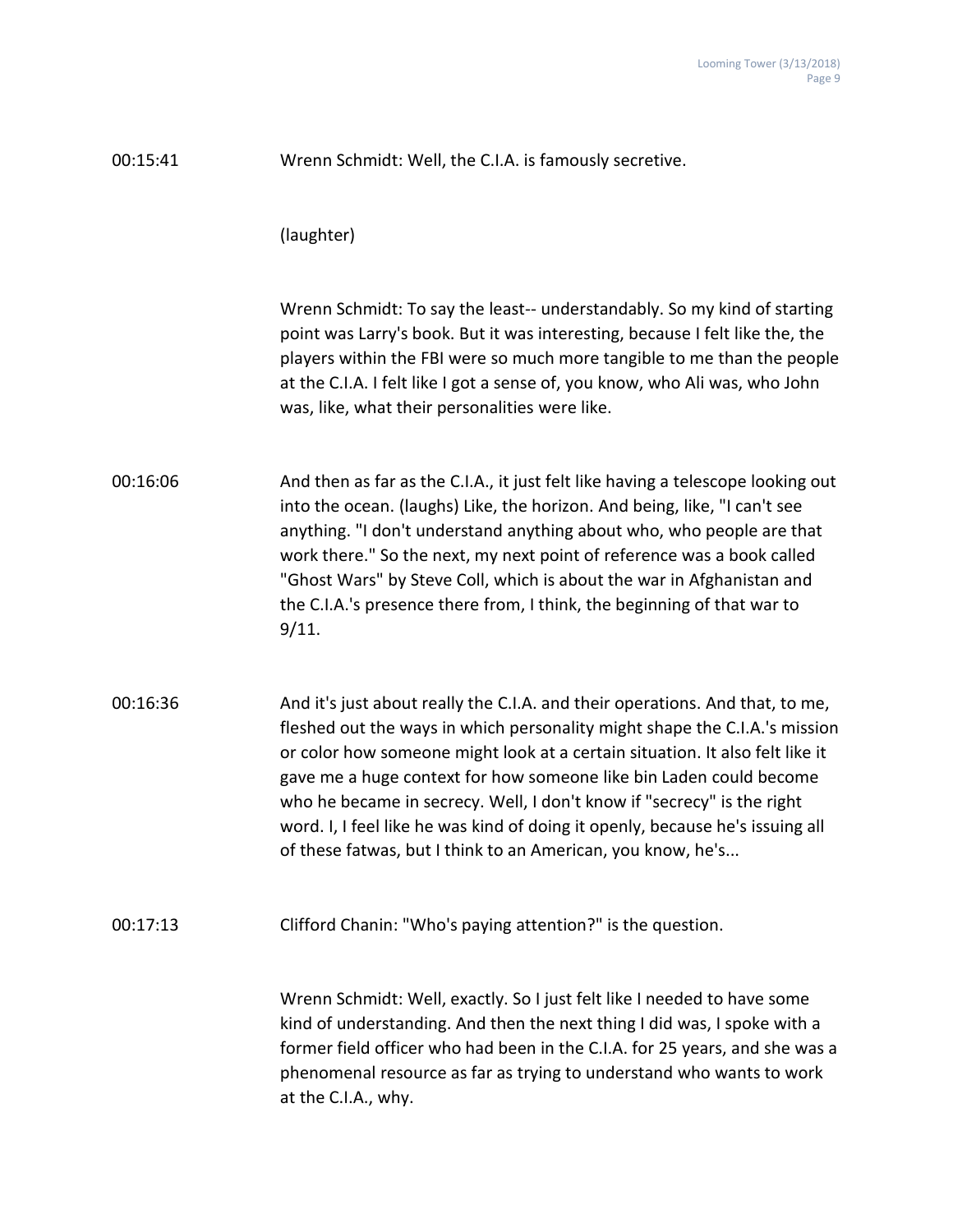| 00:17:34 | How does the C.I.A. function within our country's It's not our<br>government, but as far as, like, the different agencies that are in place to<br>protect us, like, what do, what are they doing? How are they doing it?<br>How do the different departments work with each other? So, that was<br>kind of my next step. And then lastly, our scripts. You know, 'cause then,<br>at that point, you just hope you know enough to speak these words and<br>not feel like a total charlatan. |
|----------|--------------------------------------------------------------------------------------------------------------------------------------------------------------------------------------------------------------------------------------------------------------------------------------------------------------------------------------------------------------------------------------------------------------------------------------------------------------------------------------------|
| 00:18:06 | Clifford Chanin: Mm-hmm.                                                                                                                                                                                                                                                                                                                                                                                                                                                                   |
|          | Wrenn Schmidt: Which is really I wanted to be able to talk about what's<br>going on in the show with some kind of knowledge that felt like it was in<br>my body at that point. And then you go to the scripts.                                                                                                                                                                                                                                                                             |
|          | Clifford Chanin: All right, and Ali mentioned this, in terms of the telling of<br>history these years later, so we're now, you know, coming on 17 years<br>afterwards and your book is within the immediacy of 9/11. Is it your<br>experience of that book and its own life and transformation here, how<br>have you seen the memory or the impact of 9/11 change over that period<br>of time?                                                                                             |
| 00:18:43 | Is this a different way of getting the same message across? Or has the<br>message changed and therefore the medium has to change?                                                                                                                                                                                                                                                                                                                                                          |
|          | Lawrence Wright: One of the things that motivated me was, I realized,<br>you know, there were young people for whom, you know, 9/11 is not<br>part of their lived experience. And, um, the It's one of the reasons we<br>wanted to work with Hulu, 'cause it's known as "the young people's<br>channel."                                                                                                                                                                                   |
| 00:19:07 | And I wanted to find a way for them to make sense of what had<br>happened on that day. And the book is there-- it'll always be there. But<br>the, uh So many years have passed, and yet there has been no sense of                                                                                                                                                                                                                                                                         |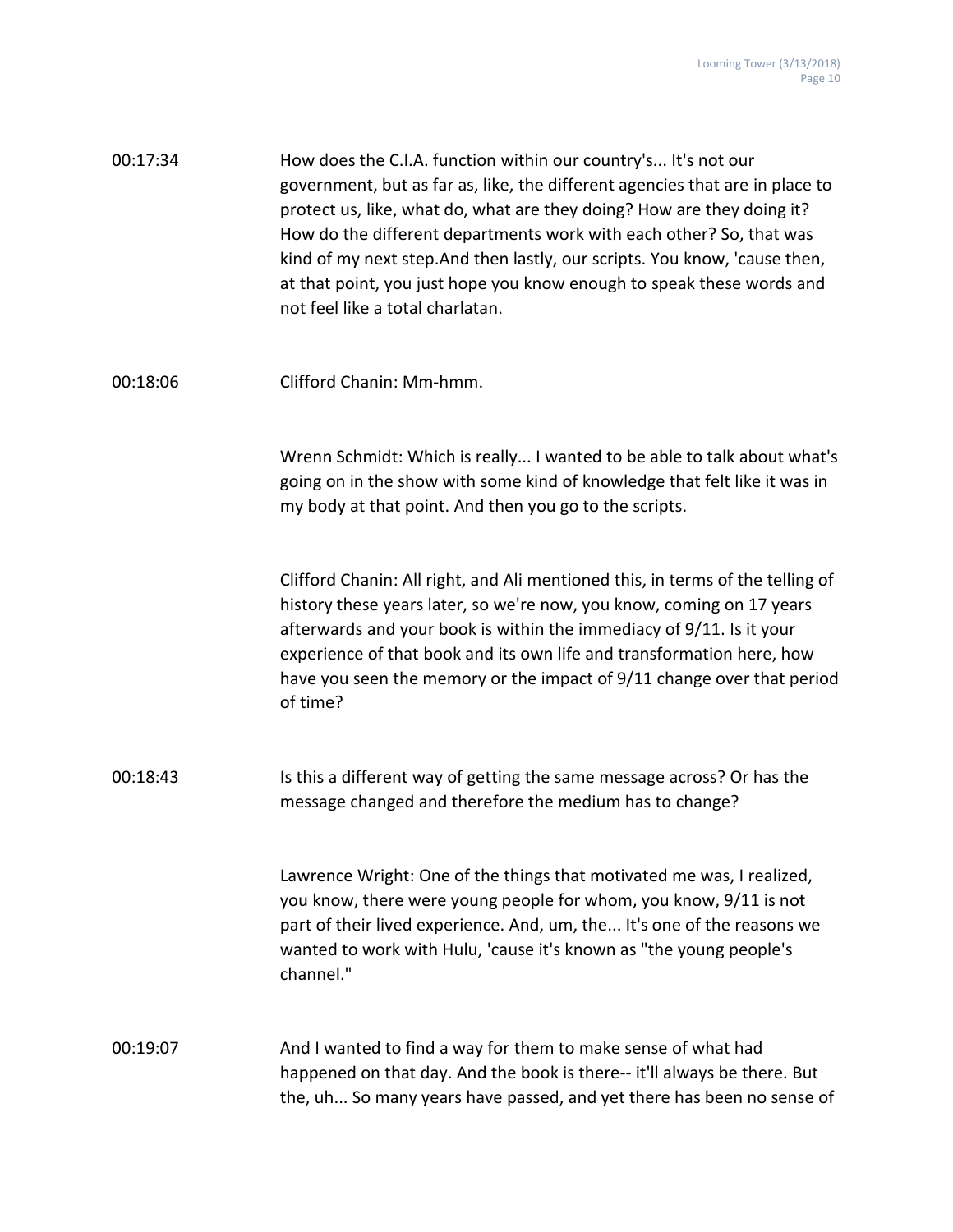accountability for the failure to stop the plot when it might have been stopped. Had the bureau and the agency cooperated, in particular, had they cooperated with Ali, but the... You know, there was a chance to keep this from happening. And I often reflect on how different our world would be had that plot been stopped.

00:19:47 It's just unimaginable to think about, not just how many more people would be alive, but, you know, we wouldn't be involved in these wars... (stammers) So many things, the security state that we've built up to protect ourselves, all of these things that are the, the result of that, no one has ever been held to account, and probably they never will be.

# 00:20:11 So, in some sense, we're trying to make a presentation to people so that in their own minds, they can look at what we think happened as clearly as we can imagine it and get a sense of what was the drift of events and why did this happen to us and why couldn't we have stopped it.

Clifford Chanin: There's a clip, and I will go to clip one, which sort of gets at this issue of the FBI and the C.I.A. cultural conflict, if that is the best way to describe it. And, Ali, I'm gonna ask you to comment on it from the point of view of having lived that conflict, not necessarily in the dramatic context, but in your own history, so, please.

#### 00:20:53 (clip begins)

Richard Clarke: Thank you for making yourselves available once again. Thanks especially to those who travel in-- John.

Martin Schmidt: I come from all the way across the river.

Richard Clarke: You do, and the American people owe you a debt of gratitude.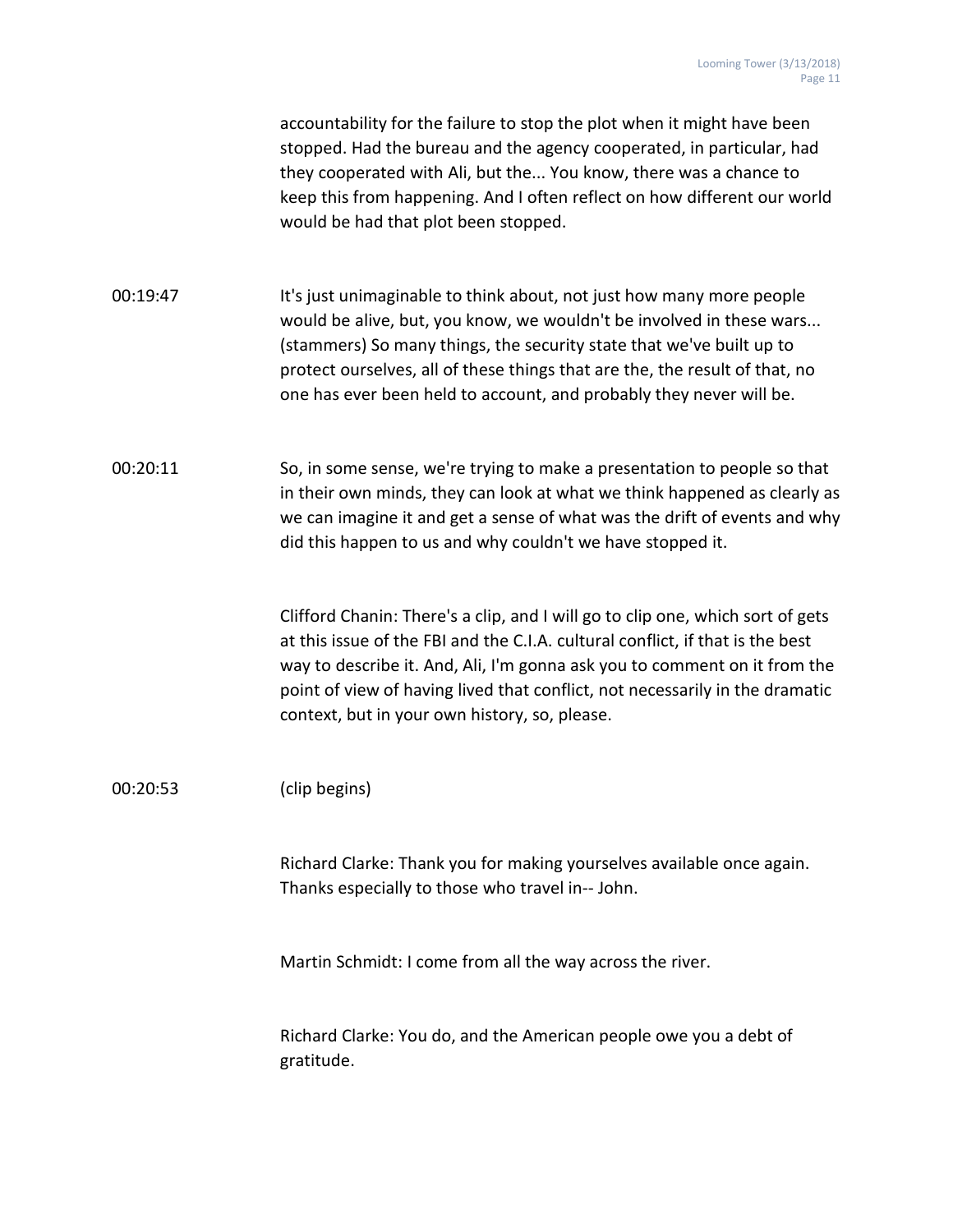Martin Schmidt: (chuckles)

| Richard Clarke: Let's get status updates before moving ahead-- General? |
|-------------------------------------------------------------------------|
|                                                                         |
|                                                                         |

General: The details of continuing ops are there for you to read. The headline is our readiness in Senegal to evacuate from Guinea-Bissau, if the military coup spills over.

00:21:21 Richard Clarke: Good. Thank you, General-- Martin?

Martin Schmidt: Nothing new this week.

John O'Neill: You have nothing new?

Martin Schmidt: That's what I said, John.

John O'Neill: Hmm. You think I'm a complete moron?

Martin Schmidt: You interested in an answer to that question?

John O'Neill: Can I remind you of NS Directive 30, signed by President Reagan, and PRD-44 signed by President Clinton?

Martin Schmidt: Thank you for the memories.

John O'Neill: Not your choice when you share intelligence. You're required to share it with the FBI and everybody else in this room.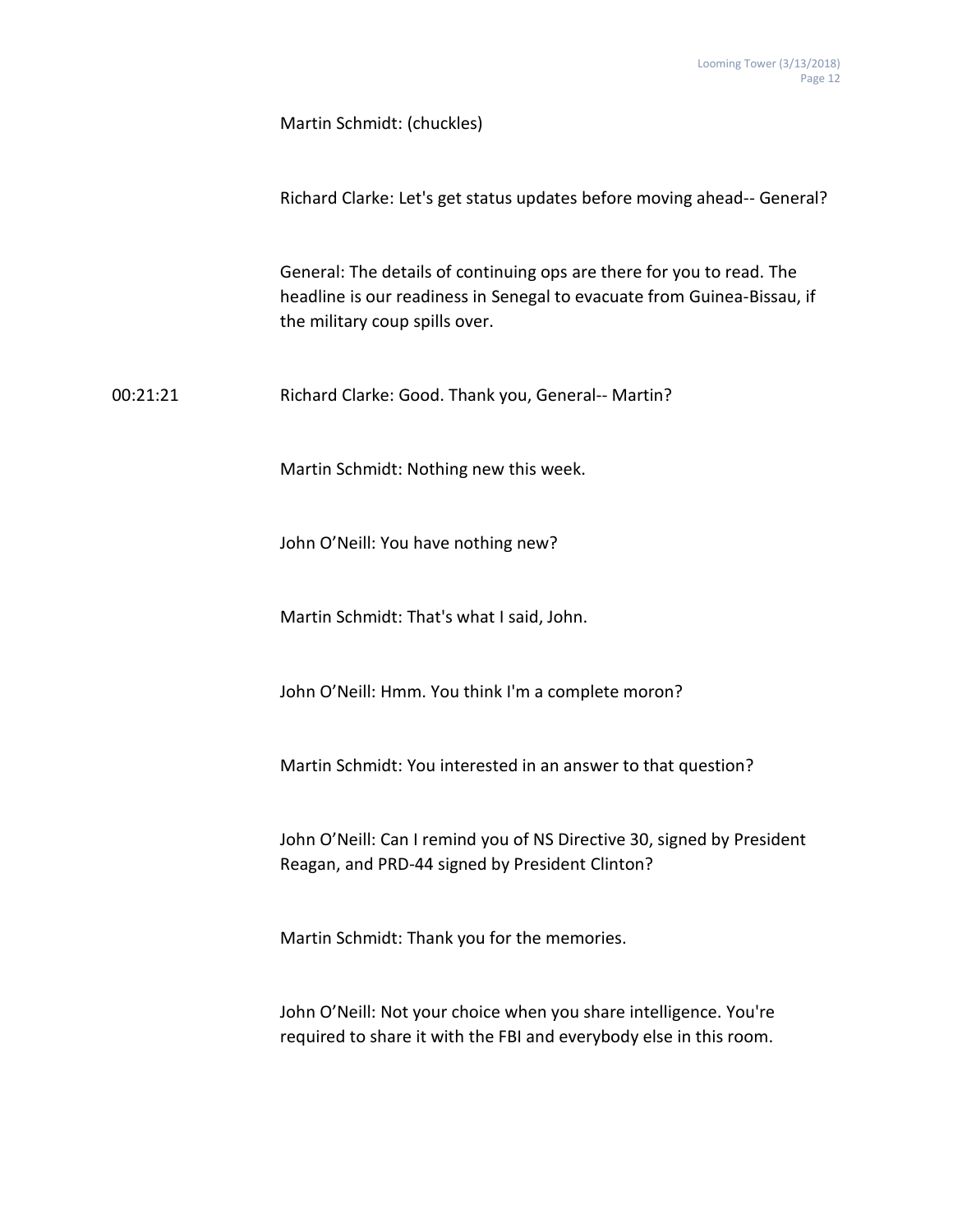| 00:21:49 | Martin Schmidt: I have nothing new, Richard.                                                                                                                                                                                                                                                              |
|----------|-----------------------------------------------------------------------------------------------------------------------------------------------------------------------------------------------------------------------------------------------------------------------------------------------------------|
|          | John O'Neill: What's going on in Albania, Marty? You got a hard drive<br>from Ahmed Salama Mabruk that mentions Albania. Where's Mabruk?<br>Why hasn't the FBI had a chance to question him? What's on his hard<br>drive? You got a stash of intel that you refuse to share with my agents.               |
|          | Martin Schmidt: If we were in possession of such a computer, and I'm not<br>confirming that we are, it would be a foreign intelligence matter, not a<br>law enforcement matter.                                                                                                                           |
| 00:22:16 | John O'Neill: So you do have the hard drive.                                                                                                                                                                                                                                                              |
|          | Martin Schmidt: I don't know how you reached that                                                                                                                                                                                                                                                         |
|          | John O'Neill: How would you know if it was a law enforcement matter or<br>a foreign intelligence matter if you haven't looked at the hard drive?                                                                                                                                                          |
|          | Martin Schmidt: If we did have any intelligence whatsoever, it would be<br>for us to decide how best to use it before you do what you always do: go<br>around the globe arresting people and putting them on trial. Before you<br>blow a possible gold mine of information and render it utterly useless. |
| 00:22:43 | (clip ends)                                                                                                                                                                                                                                                                                               |
|          | Clifford Chanin: So that, in the dramatic sense, captures the conflict very<br>well. How did you live that? What, what was that like?                                                                                                                                                                     |
|          | Ali Soufan: Well, look, you know, the FBI and the C.I.A. are two different<br>organizations, so definitely, you know, they have different missions and<br>sometimes informations were not shared. But from my own experience,                                                                             |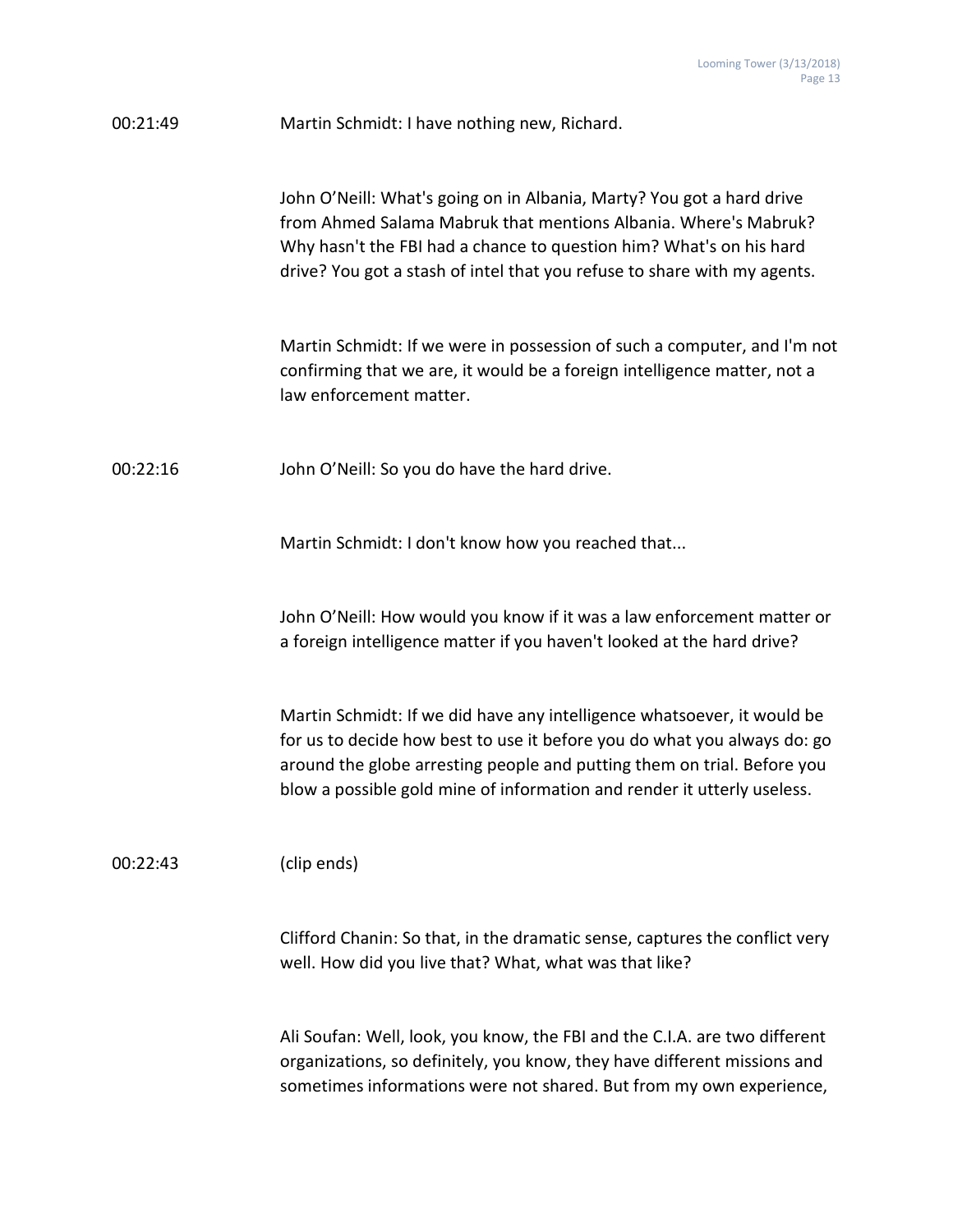when I joined the FBI, it was a totally different organization. You know, we, we were working very closely with the C.I.A. We have C.I.A. people assigned to the Joint Terrorism Task Force. My God, you know, my first partner was a C.I.A. officer, and I worked a lot and was detailed a lot to the C.I.A. to include the Albania operation that they are discussing here.

00:23:21 So, I look at the events before 9/11 very differently, and I was living it, than I look at the events after 9/11. Because after 9/11, it was a death of innocence for me. After 9/11, I knew that I was sitting with people, asking for information about individuals, I'm looking for them with my team in Yemen, and the people in our government knew that they were here in the United States, and they didn't tell me about it until they flew freakin' planes to these buildings.

- 00:23:53 So this happened—this happened. We had information that was not shared. And this is not Larry Wright's side of the story. This is not Ali Soufan's write of the story. If you look at the "9/11 Commission Report," you will see that. You will see that the best, you know... If information was shared to the FBI team investigating the U.S.S. Cole, you know, was shared on a timely basis, 9/11 could've been stopped at its early stages.
- 00:24:18 If you look at the C.I.A. I.G. Report, the very first finding that the information were not shared with the FBI or the State Department or the I.N.S., or with any other entity, frankly, in the U.S. government on timely basis, so this is accurate. We cannot just put our head in the sand and say that did not happen because kumbaya, let's all live together.
- 00:24:38 We need accountability. Guess what, folks. We didn't have an accountability for 9/11. Right? What happened? The people who were pointed at by all the investigations that they are to be held legally responsible for 9/11-- and if you want to know who they are, read the C.I.A. I.G. Report-- those people later gave the administration what they want, and they took us, took us to a war in Iraq.

And instead of being held accountable, they get a freakin' medal. They were the same people who did torture, and instead of getting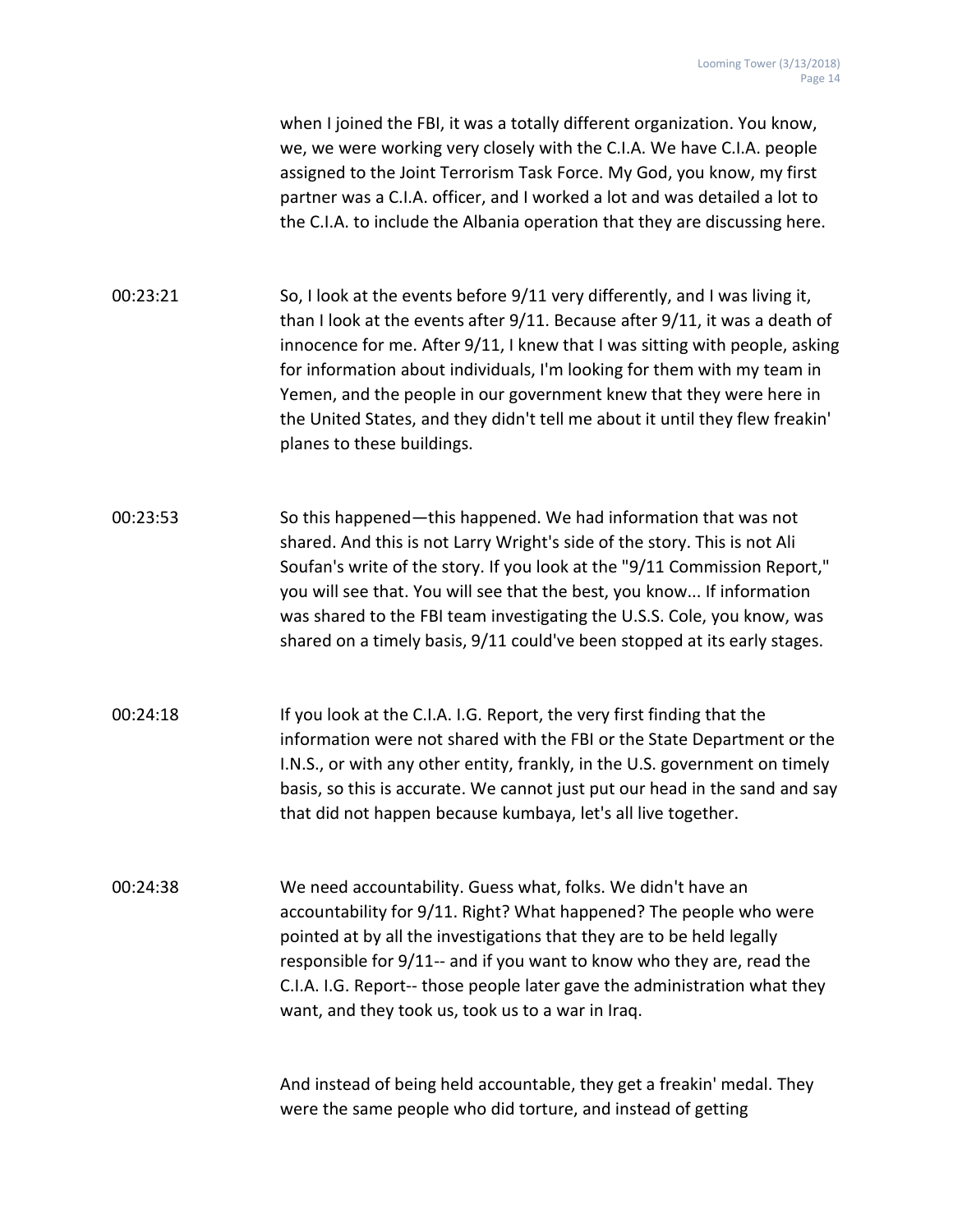accountable, they get promoted. And they continue to get promoted. This is the reality.

00:25:14 Without accountability, we're gonna keep going from one national security disaster to another. What do you think Russians now-- even the Russians have people to work with them in D.C. Why? Because people know. They're not gonna be held accountable. They're not gonna be held- - accountability is extremely important. So maybe, maybe we cannot have an accountability in a legal sense. No one is gonna be arrested for what happened on 9/11 or torture or the war in Iraq or lying to the American people or the deaths of 3,000 Americans or hundreds of thousands of Iraqis, 5,000 coalition troops. Nobody is gonna be held accountable for that. But maybe we can have an accountability from a cultural and public sense. And this is what show is about.

00:25:55 Clifford Chanin: You know, the, the drama here also comes down to a conflict between the two main characters in that scene, Marty Schmidt, based on a C.I.A. senior person, and John O'Neill, who you worked with very closely. Was that a part of this dynamic? Larry Wright, in the book, "The two men most responsible for putting a stop to bin Laden and al-Qaeda..." O'Neill and Scheuer, "...and yet they disliked each other intensely, an emotion that reflected the ingrained antagonism of the organizations that they represented."

00:26:30 Ali Soufan: Absolutely, that's true. What Larry said is, is very true, and actually, that person that you mentioned, if you go and Google what he said about John O'Neill in a hearing, in congressional hearing, and I quote, he said, "The only good thing that happened in America on 9/11 is, the building fell on John O'Neill." This is a real person, this is what he said. You don't believe me, Google it-- it's on YouTube, C-SPAN. So, this is real.

00:26:58 And again, you know, we, we need to look into these things. And I'm sorry I'm being emotional about this, but we need to look into these things. These, these events changed the world and we cannot just do this kumbaya. We cannot just bury our head in the sand and say, "Oh, everything okay, you know? Let's..." Look, I, I, as I said before, I, I have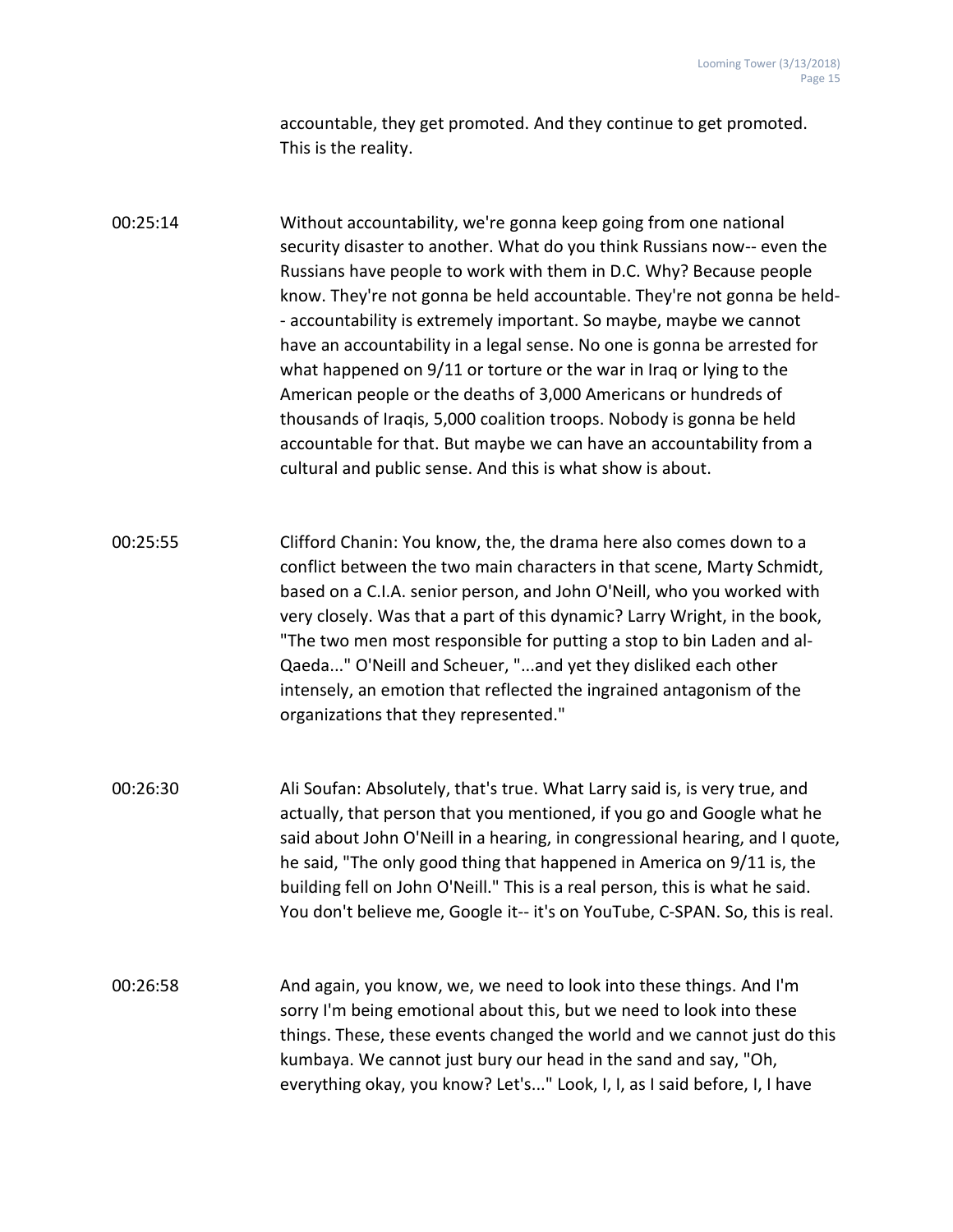|          | nothing but total admiration to so many people in the C.I.A. and in the<br>FBI and the other intelligence community.                                                                                                                                                                                                                                                                                                          |
|----------|-------------------------------------------------------------------------------------------------------------------------------------------------------------------------------------------------------------------------------------------------------------------------------------------------------------------------------------------------------------------------------------------------------------------------------|
| 00:27:24 | They kept me alive, I worked with them in the field. You don't know the<br>difference between who's an FBI and who's C.I.A. when we're working<br>together in Afghanistan or Yemen or Iraq. You know, we're all fighting for<br>the same thing. We're all we all took the same oath to defend this<br>country against all enemies, foreign and domestic.                                                                      |
|          | We take these things seriously. I have nothing but great things to, to say<br>about many of the people that I worked with. But when mistakes are<br>done, we have to say that, you know, that's what happened. We cannot<br>just sugarcoat it. And, and both the FBI, the C.I.A., the intelligence<br>community, our government, they failed us. And that's why we have this<br>museum today. It's in memory of that failure. |
| 00:28:04 | Clifford Chanin: All right-- sorry. Larry, this is a through-line through so<br>much of the story, that there are moments, it seems, where a<br>breakthrough is possible, and then this wall that is keep It keeps being<br>referred to, this wall pops up and keeps the two agencies apart. Now,<br>there were legal reasons for that and historical reasons for that.                                                       |
|          | But talk a little bit about that historical relationship, and how it changed,<br>and the conflict between the two agencies, and certainly the institutional<br>part, but also the personal part that you write about in the book.                                                                                                                                                                                             |
| 00:28:35 | Lawrence Wright: Well, there are several tiers of this. One is, the<br>institutional missions are different. The, the C.I.A.'s mission is to gather<br>intelligence, and try to figure out what's gonna happen. And the FBI's<br>mission is to arrest people and bring them to justice.                                                                                                                                       |
|          | And, as in that clip, you know, where Peter Sarsgaard says, "You'll do<br>what you always do, you'll blow our investigation and put people on<br>trial," well, of course they would. That's exactly what the FBI's supposed                                                                                                                                                                                                   |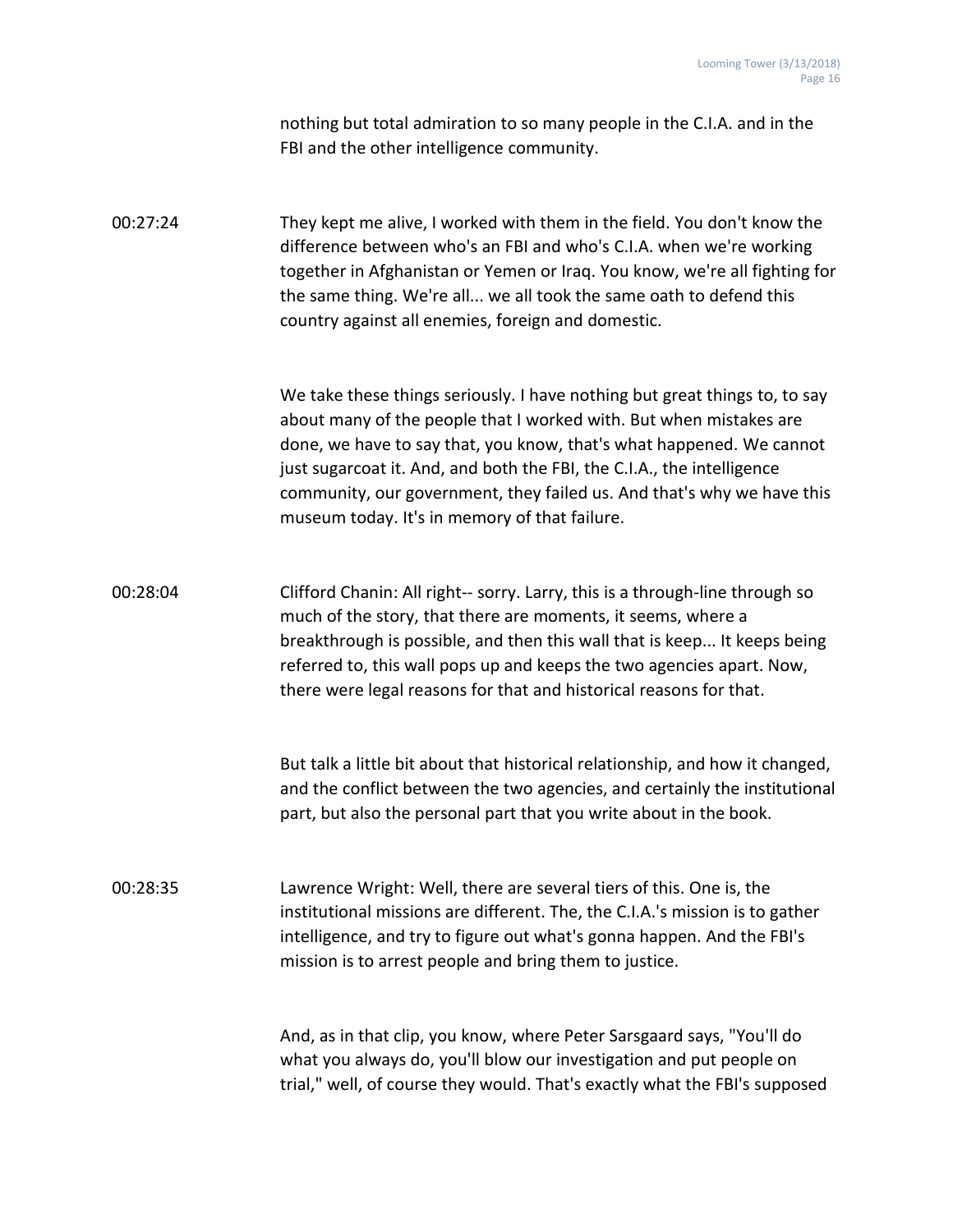to do. But those two missions sometimes are at odds, and then there are people within those-- Ali has had good experiences working with a lot of the C.I.A. people-- but there are people whose... who take on that antagonism personally, as in the case of John O'Neill and Michael Scheuer, who represented perspectives inside their respective agencies, but made it personal.

- 00:29:36 And, and that created a greater rift. And then there were, let us say, phony legal reasons. The wall that is often referred to is not really-- it was, it was more of a myth of sorts inside the agencies that you couldn't pass information from the intelligence to the criminal and vice versa. And yet, it became well established that a criminal agent in the FBI, for instance, could not have access to the intelligence that the intelligence portion of the division was gathering, and, and vice versa.
- 00:30:12 Well, this was nuts, because the bureau itself didn't know what the bureau knew. And it made-- it was a terrible, terrible handicap, and so, these structures that were built up, the institutional animosity, the personal rivalry, and then this kind of "phony wall," made it really, really difficult for the people inside the bureau to do their job.
- 00:30:40 Clifford Chanin: So, Wrenn, you're playing... definitely one of the protagonists in this institutional conflict. Let's go to a clip of a moment where the, sort of, the intensity, that monomaniacal focus, becomes really the feature of the folks in Alec Station charged with finding or uncovering bin Laden and al-Qaeda, and I want to-- when we've seen the clip-- I want to talk about, you know, generating, or representing, that kind of monomaniacal focus. So we're talking about clip number five.

00:31:20 (clip begins)

Richard Clarke: No.

Martin Schmidt: Richard...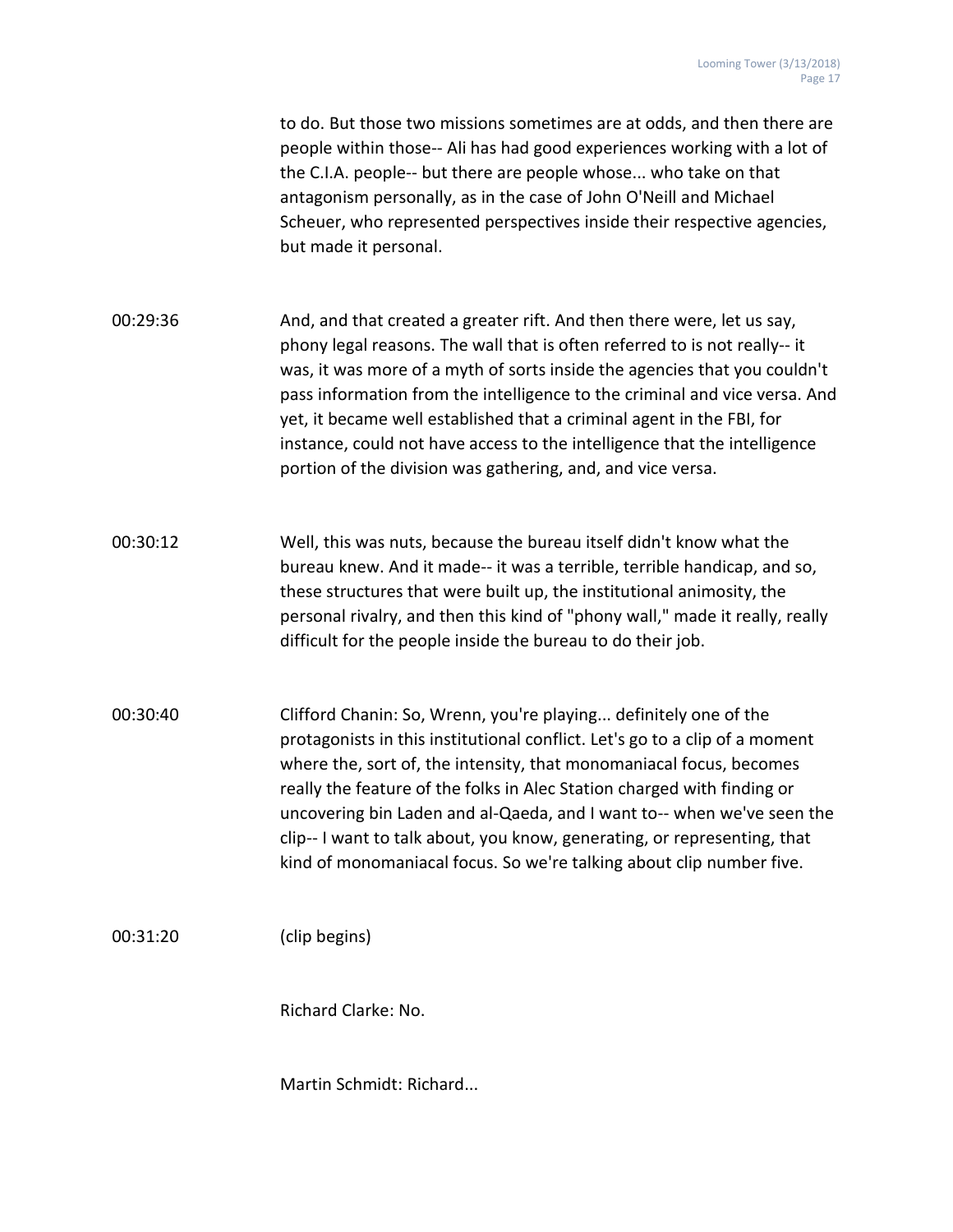Richard Clarke: We do not have an unequivocal M.O.N. from the president. Until we do, the answer is no.

Martin Schmidt: In that case, we should revisit the Tarnak operation we were advocating last year.

Richard Clarke: Which is?

Diane Marsh: We incentivize Pashtun tribesman...

Martin Schmidt: Cash payments, essentially.

Diane Marsh: ...the ones who are in and out of al-Qaeda encampments all the time, to kidnap UBL from his main camp at Tarnak Farms. They stash him in a safehouse in one of their villages. After several days, when...

Martin Schmidt: When things calm down.

Diane Marsh: ...we rendition him anywhere we like.

Martin Schmidt: Egypt, perhaps.

00:31:50 Diane Marsh: Where they have, shall we say, more latitude in terms of interrogation techniques. If he dies in custody under Mubarak, the blood's not on our hands.

> Martin Schmidt: And if he dies in Afghanistan resisting the kidnapping, we haven't violated the terms of the M.O.N.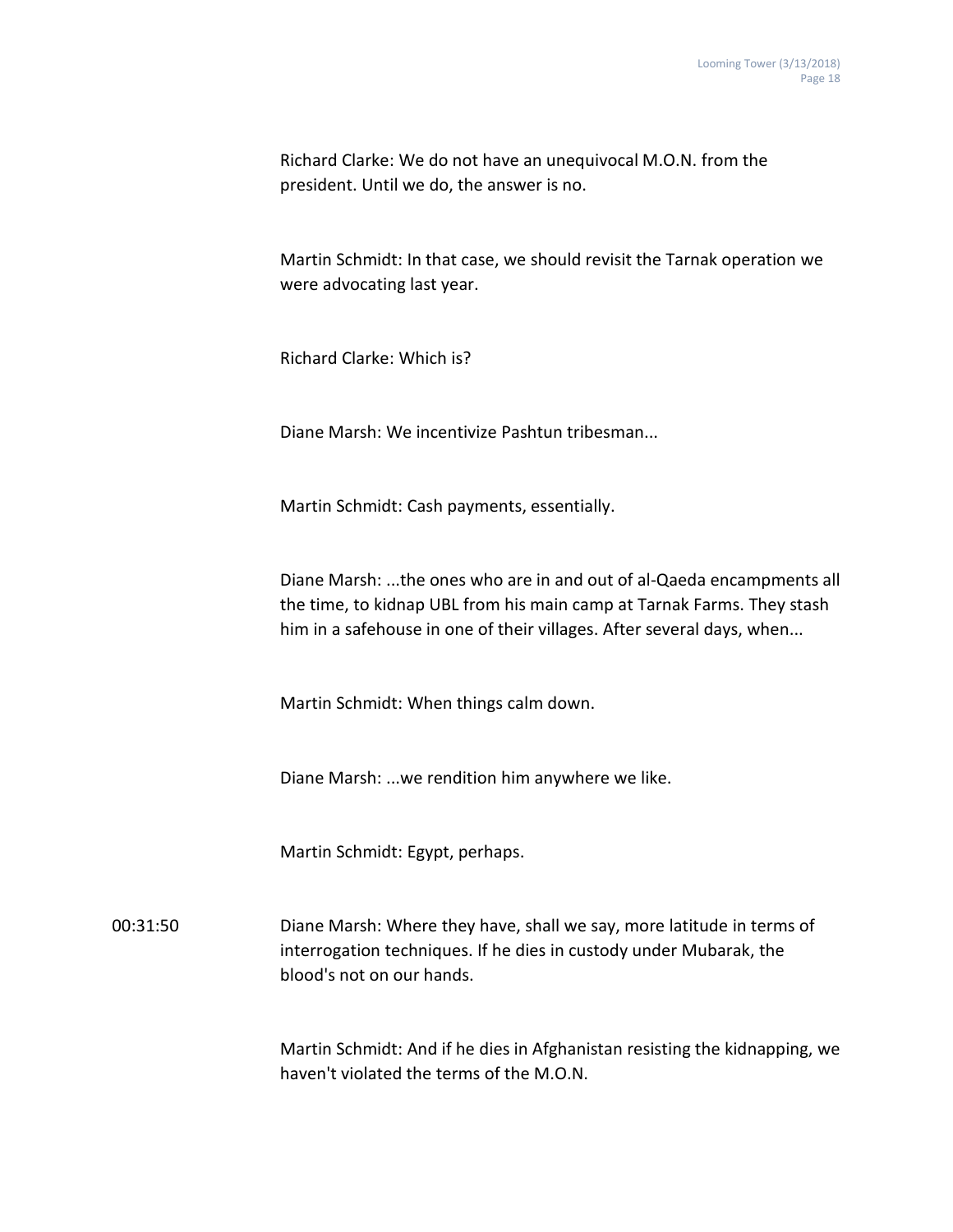| Richard Clarke: You don't even know where bin Laden is, Martin. How can |
|-------------------------------------------------------------------------|
| you kidnap him when you can't find him?                                 |

00:32:12 (clip ends)

Lawrence Wright: Good question, right?

Clifford Chanin: So... So, you know, you are totally focused on this idea that, to Richard Clarke and to the outside, seems crazy. But there it is, the most logical conclusion you could come up with at that moment in that time.

Wrenn Schmidt: Well, it's interesting, 'cause when you asked... When you asked the question before the clip played, I wasn't quite sure how to answer your question, because I oftentimes feel, especially in Q&As, that I don't tend to think of what I do in this particular format. But what's interesting watching that is, it reminded me that one of the big questions I asked about her and Martin Schmidt was, "Why are they doing what they're doing?"

- 00:32:55 And the thing that kept resonating for me is, they're patriots. I mean, people who work at the C.I.A. or work at the FBI, they are-- most of the time-- lifelong public servants who have committed their lives to protecting our country, and I think that these two people, as depicted in the series-- although they're composite characters-- represent that. I mean, they eat, live, sleep, dream hunting down bin Laden.
- 00:33:23 There is nothing more important to them, and I think that's part of what drives them, is that they're... At the end of the day, they know that this person is a real threat, and people don't seem to be paying attention, and that's crazy-making. And I think that when somebody's not listening, you just... You turn up the volume.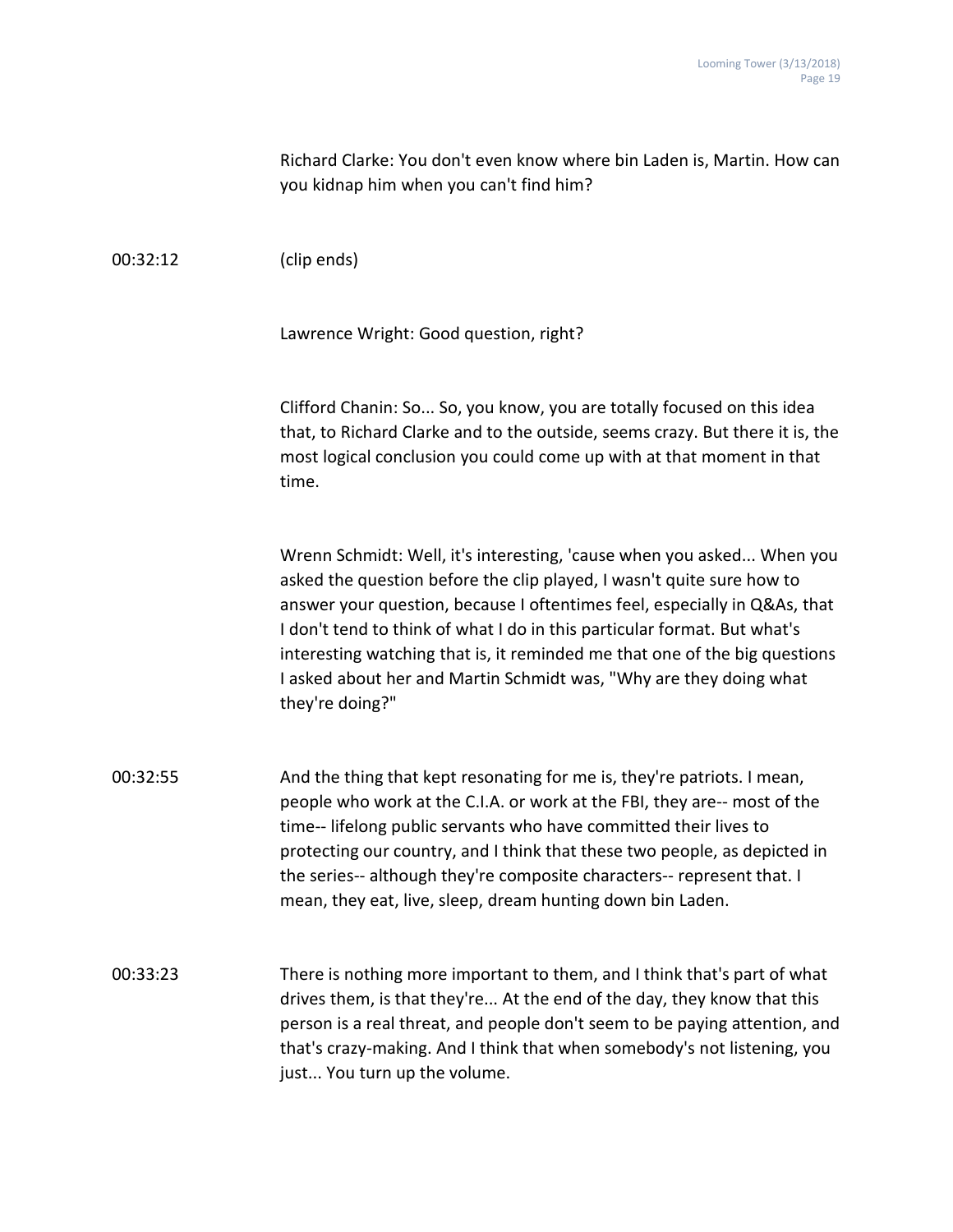So, for me, I feel like it really came down to, these people are patriots and they have a job to do. I don't know how people will see Diane Marsh and Martin Schmidt after the show's conclusion, but I think ultimately, that's where their hearts are, even if, you know, choices that they made were obviously... devastating mistakes.

00:34:06 Clifford Chanin: Larry, how much of this is just the function of so few people in pre-9/11 times really focusing on this, becoming completely immersed in it, seeing this gathering storm, and not knowing what to do, bring attention to it, and becoming more and more driven by the sense that we know something that no one is paying attention to, and disaster is looming?

00:34:32 Lawrence Wright: Both John O'Neill and, and the Martin Schmidt figure were isolated in their own bureaus. You know, Alec Station was the virtual bin Laden station, and when it was fitted up, people seconded people from other departments-- the people they didn't want.

00:34:56 And, you know, it was known in the, in the C.I.A. as "The Island of Lost Toys." And Martin Schmidt, the, the figure that we talk about, they were mainly women that worked for him, and some people called them the Manson Family. You know, they were seen as being kind of weird fanatics, and they were totally devoted, but the more alarmed they grew, the more they were seen as being oddballs. And a similar dynamic was playing out in the bureau, not quite as dramatic perhaps, but O'Neill was a catalyzing figure. People loved him or hated him.

00:35:40 And what I'm... I'm saying that these were powerful emotions. They weren't-- people were not indifferent to John O'Neill. They were affected by him. And, you know, I met people, they kind of called themselves "Sons of John." They dressed like him, they talked like him, they, you know, they, they modeled themselves on him, and there were people that wanted to sabotage his career, and I think they did successfully sabotage his career.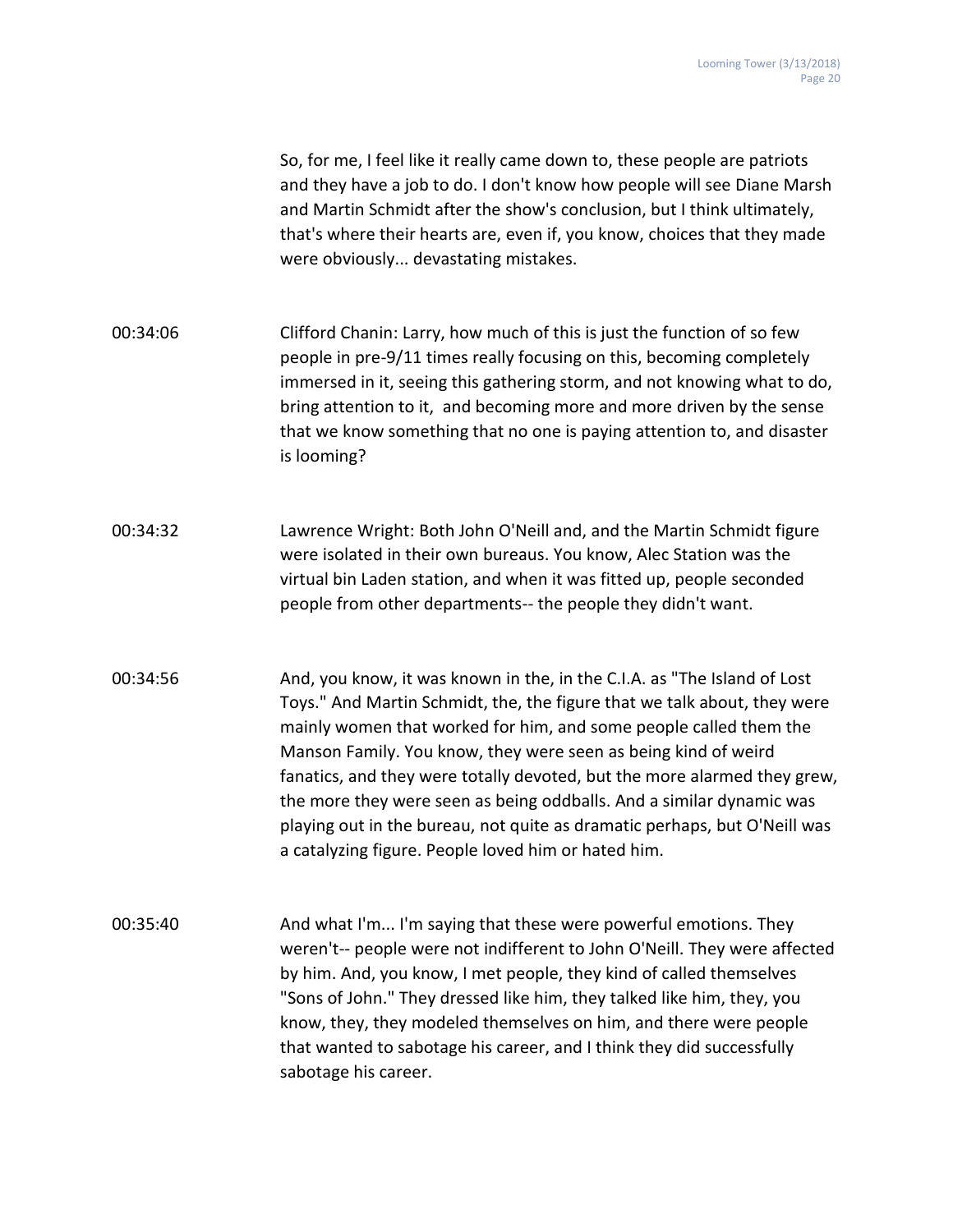00:36:10 His own coworkers. So, you know, these, uh... You can imagine, if you are facing that kind of internal dissent, your own people trying to prevent you from succeeding at your job, which is protecting America, just imagine how that would affect you.

> Clifford Chanin: Ali, you were inside this I-49 bureau investigative group focused on bin Laden. Was it that problem of this intense conviction, that you know something is coming and yet you could not convince the larger bureau or the larger world that this was something that really needed to be dealt with?

00:36:53 Ali Soufan: I think it depends what stage are you talking about. I mean, at the very, you know, early stage, yes, we had this problem. I mean, my God, with the 1993 attack 25 years ago on the World Trade Center, a lot of people, even prosecutors, refused to believe it's Islamic extremists who possibly did that.

> We had a source in the FBI who was providing information about this, and they had to let him go, because they thought, he's working with Egyptian intelligence and was trying to frame, you know, Islamists here-- Egyptian Islamists in New York. I think it changed a little bit after the 1993 East Africa... 1993 World Trade Center bombing.

00:37:30 But also, we had this same problem in trying to convince people that bin Laden was planning to do something. So, on August 7, 1998, with the twin bombings in East Africa, lots of people in Washington did not believe that bin Laden was behind it. They didn't want to believe bin Laden was behind it, because, after all, they claimed bin Laden never did anything against U.S. interests like this before.

> You know, he was training people, helping people, involving Somalia a little bit, you know-- who are working against us-- but he did not do something like this. So they claimed at the time it was maybe Hezbollah or some other groups doing that. And I think after, after the 1998 East Africa embassy bombing, the situation changed.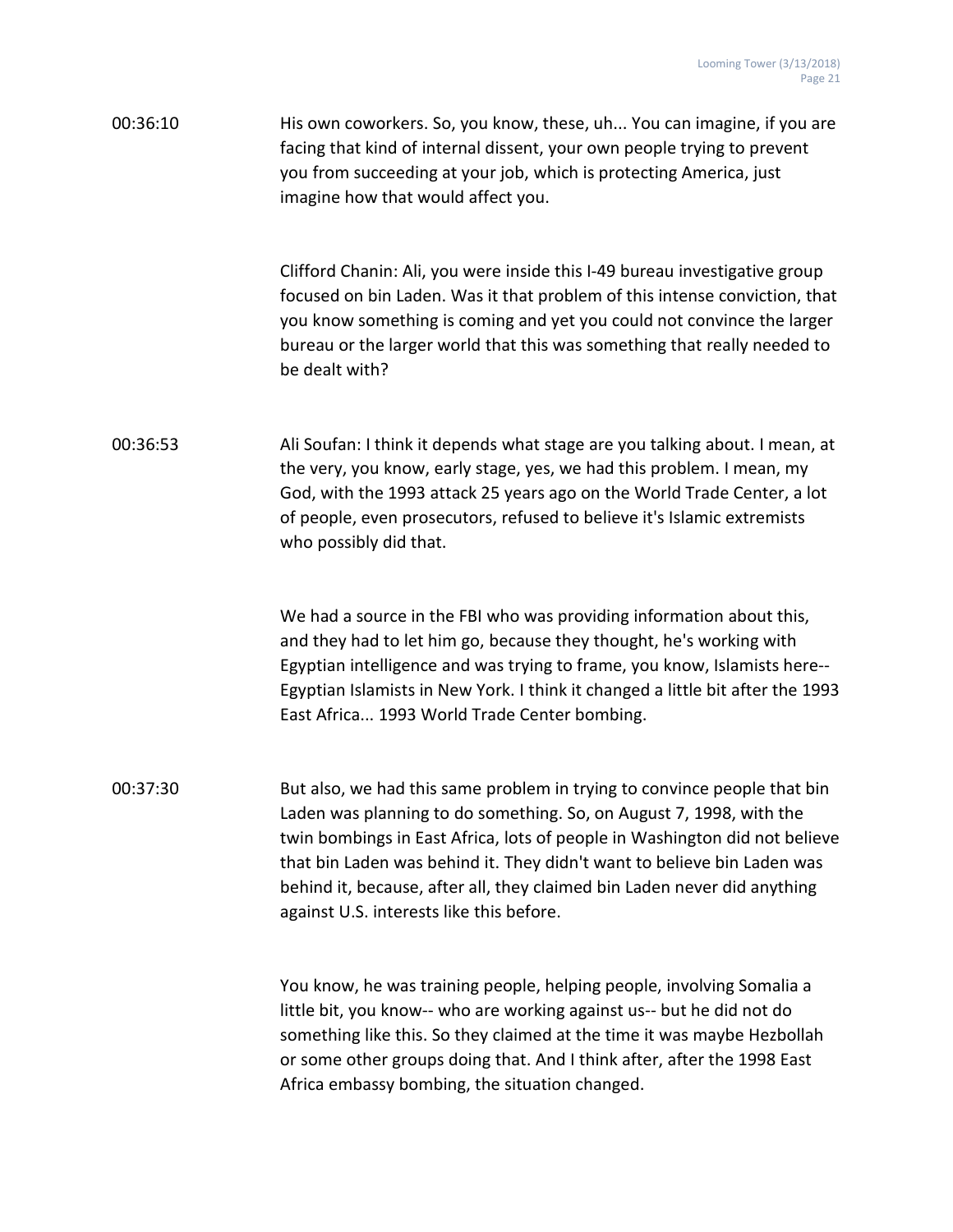| 00:38:11 | However, if you remember, it had changed in a way that became political, |
|----------|--------------------------------------------------------------------------|
|          | too. You know, when the United States retaliated against the East Africa |
|          | embassy bombing, it was viewed as a cover-up for the Monica Lewinsky     |
|          | affair that was going on. "Wag the Dog," if you remember these terms,    |
|          | you know, that came up, and for the longest time, terrorism became a     |
|          | partisan issue.                                                          |

00:38:34 I remember when, you know, in the debate between Gore and Bush, the term "terrorism" didn't even come up once, even though we were there working the U.S.S. Cole. We were pulling the bodies of 17 sailors out of the U.S.S. Cole, because this was connected to this "Wag the Dog" thing.

> When the Bush administration came over, too, there was a big, um, kind of effort to convince them that actually, terrorism is real. We shouldn't believe the press clippings about this. And I remember the attorney general, Ashcroft, wanted to cut down the terrorism budget of the FBI, because that thing doesn't really exist.

- 00:39:13 Terrorism doesn't really exist. So this is, this is a scary thing, when you take national security and you try to, kind of, package it in a partisan way. And that's why I think you... You find a lot of people in the FBI and the C.I.A. are independent. They are not, you know, because we lived through this, and we've seen how both political parties sometimes utilize these things for their own interests, so it became very difficult to convince people. It became very difficult to convince, for example, the Bush administration on the U.S.S. Cole, that bin Laden was behind it. I remember-- and it's part, I think, of the record of the 9/11 Commission- um, you know it was said by the administration then, but... We didn't retaliate on the U.S.S. Cole, I think Wolfowitz said that. We didn't retaliate because it was a stale case.
- 00:40:02 Tell that to the families who lost people in the U.S.S. Cole. So it was always difficult to try to present terrorism as it is to political administrations-- both Democrats and Republicans-- because everyone wanted to put their own partisan spin on it.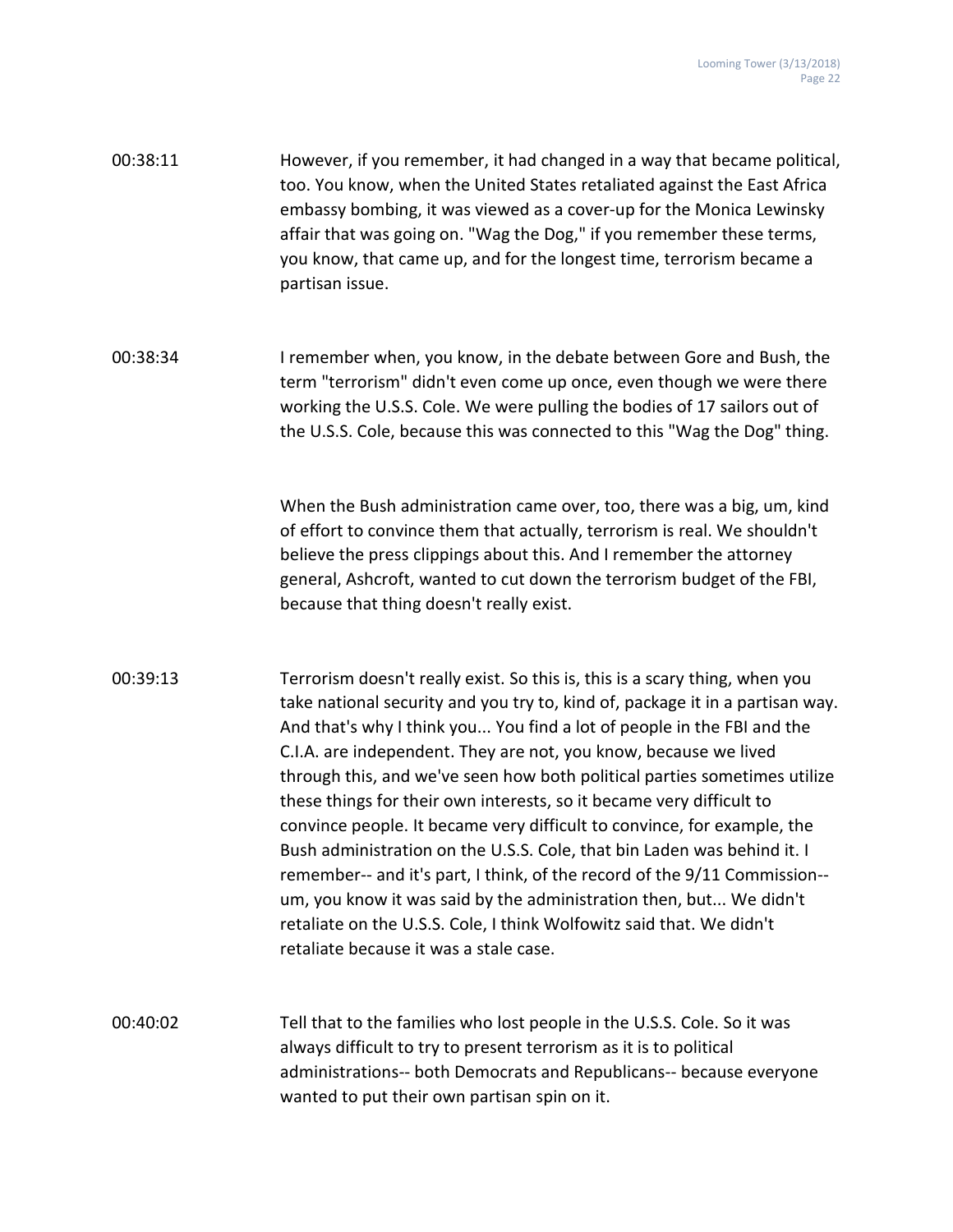|          | Clifford Chanin: You know, there's a moment where the young Ali Soufan<br>emerges in the film                                                                                                                                                                                                                                                                                                                                                                                                                                  |
|----------|--------------------------------------------------------------------------------------------------------------------------------------------------------------------------------------------------------------------------------------------------------------------------------------------------------------------------------------------------------------------------------------------------------------------------------------------------------------------------------------------------------------------------------|
|          | Ali Soufan: I'm still young.                                                                                                                                                                                                                                                                                                                                                                                                                                                                                                   |
|          | (laughter)                                                                                                                                                                                                                                                                                                                                                                                                                                                                                                                     |
|          | Lawrence Wright: We're talking about the other young one, yeah.                                                                                                                                                                                                                                                                                                                                                                                                                                                                |
|          | Ali Soufan: Oh, the more handsome guy-- okay, I got you.                                                                                                                                                                                                                                                                                                                                                                                                                                                                       |
| 00:40:32 | Clifford Chanin: I don't really want to make the comparisons, but we're--<br>as a young agent, let us put it that way, you sort of emerge as someone<br>with a different perspective, and obviously your background, your<br>language command is there, but also your knowledge of this, so I want to<br>ask about clip two. Let's play that, and then talk about the reality of the<br>scene as compared to your own sense of when you came into your own<br>in this case.                                                    |
| 00:41:10 | (clip begins)                                                                                                                                                                                                                                                                                                                                                                                                                                                                                                                  |
|          | Ali Soufan (character, in clip): The claim also contains the demand for the<br>withdrawal of U.S. forces from the Arabian Peninsula. If you recall the<br>February fatwa? The retreat from the Arabian Peninsula is a particular<br>obsession for bin Laden and al-Qaeda. It has never been remotely as<br>important to Hezbollah-- which is Shia, not Sunni-- and which is far more<br>focused on the ultimate elimination of the State of Israel. Those agendas<br>seem to me disconnected from the bombings in East Africa. |
| 00:41:46 | John O'Neill: Ah, for fuck's sake-- come on, Dick. We're simply arguing for<br>case control. We're not trying to get you to pronounce a guilty verdict.                                                                                                                                                                                                                                                                                                                                                                        |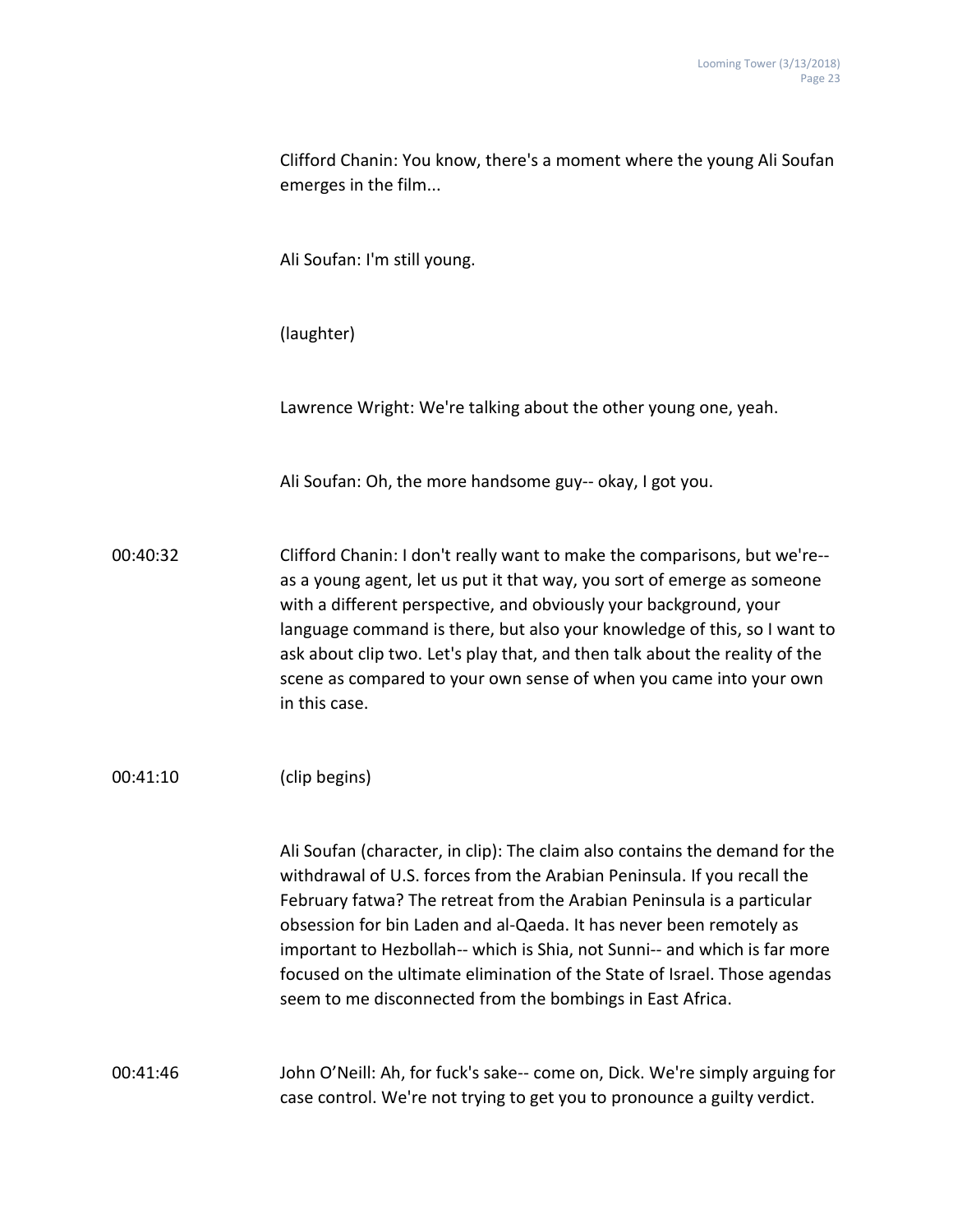|          | Our office knows more about al-Qaeda than anybody. WFO will be<br>playing catch-up, and they're a pawn of Alec Station. Schmidt just wants<br>the case over there so he can direct it remotely. |
|----------|-------------------------------------------------------------------------------------------------------------------------------------------------------------------------------------------------|
|          | Richard Clarke: John, calm down.                                                                                                                                                                |
|          | John O'Neill: I really wish people would stop telling me to calm down!<br>There are bombs going off around the world. That doesn't make me feel<br>calm!                                        |
| 00:42:10 | Richard Clarke: I want you to calm down because you're right.                                                                                                                                   |
|          | John O'Neill: I'm sorry?                                                                                                                                                                        |
|          | Richard Clarke: You're right. You should have this case.                                                                                                                                        |
|          | John O'Neill: Oh.                                                                                                                                                                               |
|          | Richard Clarke: You're welcome. Where were you born?                                                                                                                                            |
|          | Ali Soufan (character, in clip): Lebanon, sir.                                                                                                                                                  |
|          | Richard Clarke: Beverly, would you get me Louis Freeh on his cell phone?                                                                                                                        |
|          | Beverly (on speaker): Yes, sir.                                                                                                                                                                 |
|          | Richard Clarke: He's good-- don't lose him.                                                                                                                                                     |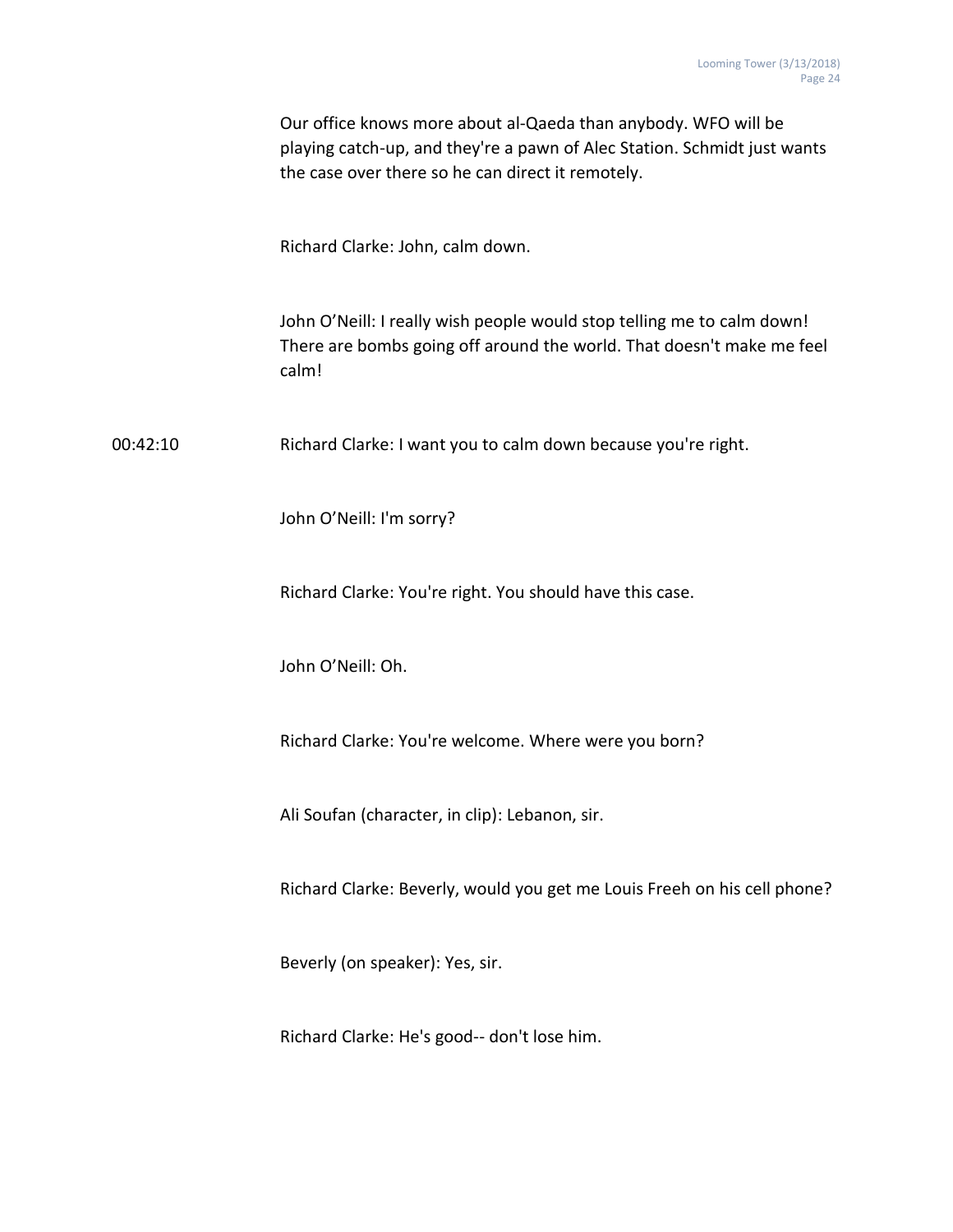| 00:42:34 | (clip ends)                                                                                                                                                                                                                                                                                                                                                                                                                                                      |
|----------|------------------------------------------------------------------------------------------------------------------------------------------------------------------------------------------------------------------------------------------------------------------------------------------------------------------------------------------------------------------------------------------------------------------------------------------------------------------|
|          | Clifford Chanin: Is that, uh, close to what happened?                                                                                                                                                                                                                                                                                                                                                                                                            |
|          | Ali Soufan: Well, I didn't know what Richard Clarke told John O'Neill, but,<br>um Look, you know, I was born in Lebanon.                                                                                                                                                                                                                                                                                                                                         |
|          | (laughter)                                                                                                                                                                                                                                                                                                                                                                                                                                                       |
|          | Ali Soufan: Uh, it's, um The whole thing did not happen In reality, it<br>was all cables and, you know, teletypes going between offices, and John<br>O'Neill on the phone. These documents, though, with the highlights and<br>the statements, that is true. That, you know, I kept statements, almost<br>every statement bin Laden ever did.                                                                                                                    |
| 00:43:17 | I think one of the reasons I end up with John O'Neill in the first place,<br>when I came from grad school straight to the FBI, I wrote a memo saying<br>that there is a dangerous guy, his name is Osama bin Laden, we better<br>pay attention to. That was in 1997, not knowing at the time that there<br>are some folks in One person from the FBI and some folks from the<br>C.I.A., you know, Alec Station, who were already focusing on Osama bin<br>Laden. |
| 00:43:42 | So that document went all the way to John. He read it, and this is when I,<br>you know, he start asking me about these kind of things, and I always<br>kept a record of every statement bin Laden did. Sometimes I end up, you<br>know, translate-- sitting, literally sitting down and translating them.                                                                                                                                                        |
|          | So this thing with highlights and with the comparing the statements to<br>the claims of responsibility and to the fatwa of 1998 and to the<br>declaration of jihad of August 23, 1996, all these kind of things, this is,<br>you know, is real. This is very, very real, yeah, absolutely.                                                                                                                                                                       |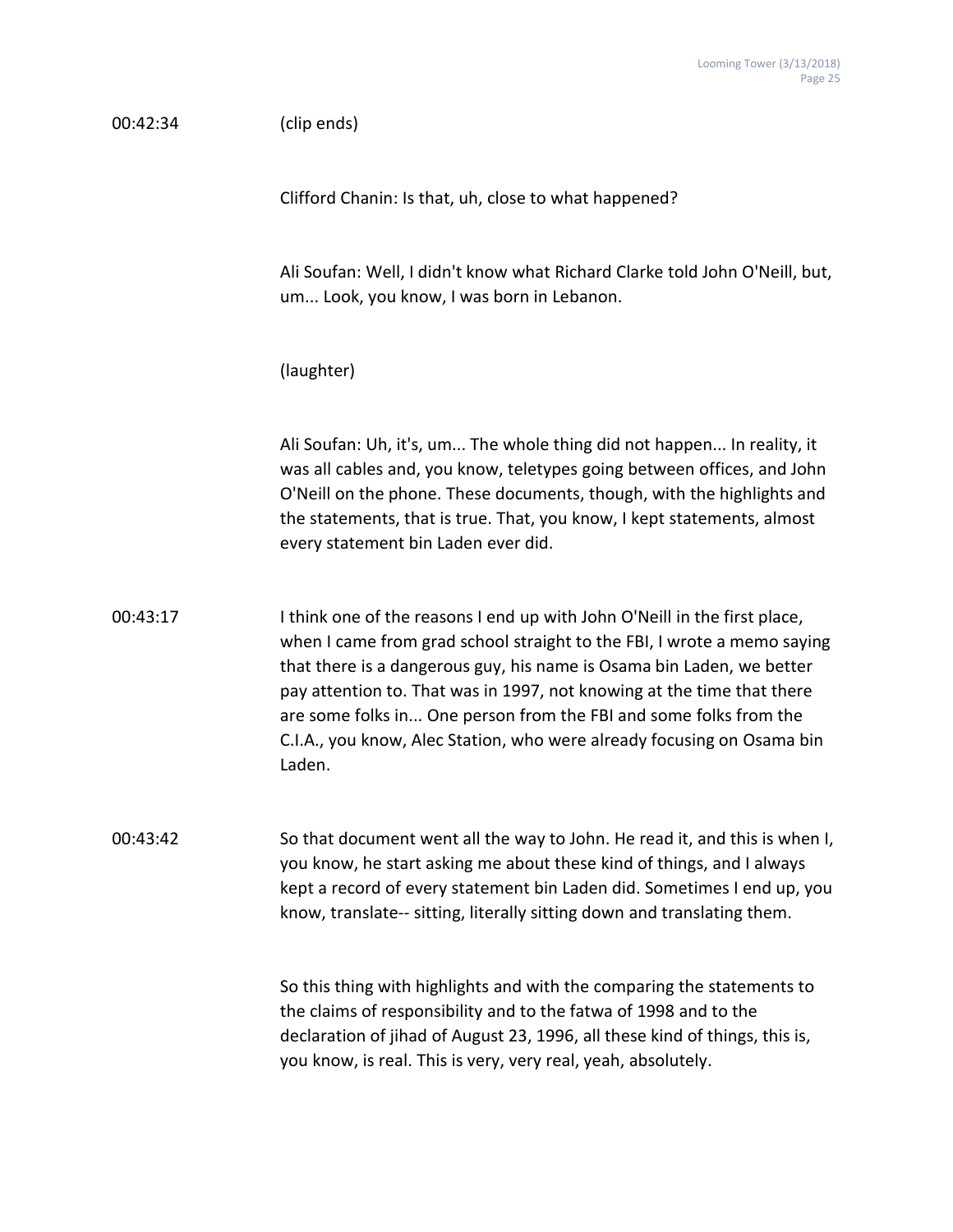| 00:44:16 | Clifford Chanin: All right. John O'Neill, I mean, the central character in this |
|----------|---------------------------------------------------------------------------------|
|          | story, tell us about him.                                                       |

Lawrence Wright: When I... After 9/11, I was in... I live in Austin, Texas, and so I... Some of you may remember the planes were grounded, and I couldn't get to New York and I was desperate to find a way to involve myself in this, what I saw as the biggest event in my lifetime.

- 00:44:45 And so I was looking at obituaries that were streaming online at the time, and on "The Washington Post's" site, there was this obituary of John O'Neill. And it said that he had been head of counterterrorism in New York, and that he had been washed out of the bureau because he had taken classified information out of the office, and then he'd gotten a job as the head of security at the World Trade Center, and I thought, "How ironic. He didn't get bin Laden—bin Laden got him."
- 00:45:19 And I thought this would be something that I would need to write about because he would be a character who could take the reader into the world of counterterrorism and show us why it failed. And later I realized it, it really wasn't an irony that John O'Neill was in these buildings. When he took that job, his friends, some of them, said, "John, you'll be safe now because they already hit the trade center in '93." And he said, "No, they'll come back to finish the job," so he placed himself at Ground Zero.
- 00:45:56 It was Greek. He was a driven figure, and he was... Had an incredibly messy personal life. I met three women who thought they were engaged to him...

(laughter)

Lawrence Wright: ...and he had a wife and two children in New Jersey, and they all met at his funeral. It was probably the worst funeral imaginable, but, um... So he was chaotic. He was colorful. He came from New Jersey, he had an accent. When he first joined the bureau, J. Edgar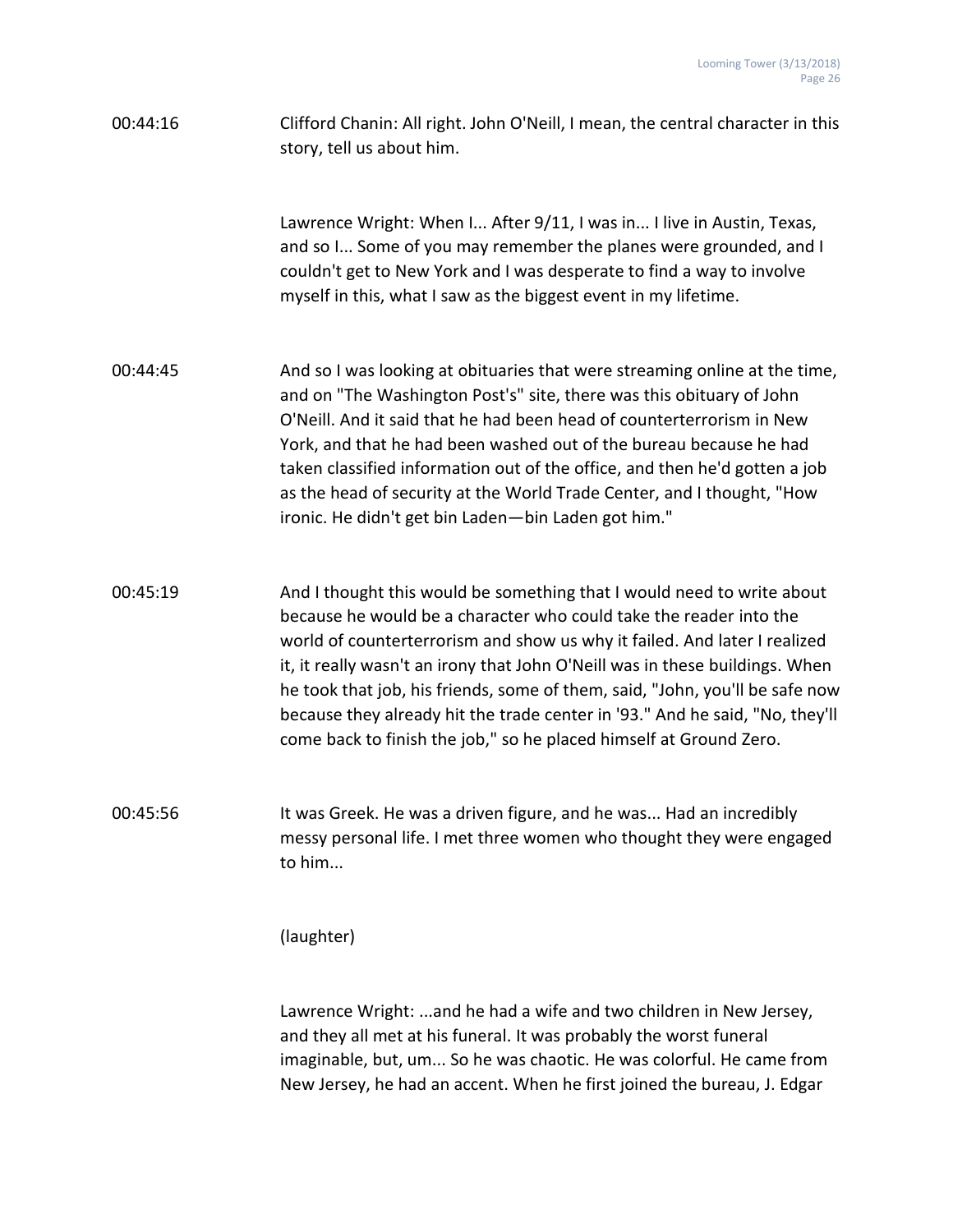Hoover thought he might be connected to the mob because he looked such, like such a mobster, and he dressed like one.

00:46:37 And if you've ever been in an FBI office, or almost any government office, you know, the furniture is made in prison, and, you know, they're drab, you know, and he had all that taken out. He had all these beautiful, you know, coffee table brought in and he had... He would always have fresh flowers. And he kept a... There was a book on his coffee table called "Iris Is the Flower That Drives Men Wild."

- 00:47:09 I mean, this is not your usual FBI agent, right? They brought in a carpet, you know? All of this was... to distinguish him from anybody else. And when he came to New York, he set out... He brought in all these Rolodexes, and he gave them to his secretary and he had a list of... I've forgotten how many hundred people that he had to meet in the next six months, and she, you know, set up appointments, and within six months, he had met them all, and he called himself the sheriff of New York, and I think that was probably an apt title.
- 00:47:46 Clifford Chanin: Wrenn, you know, this is immediate history. This is so close, as you said before. This is something that we feel still, every day, and yet, Larry describes this almost mythic figure, and his fate, in terms of Greek drama. Are you creating-- and you're a composite character, so you're not a particular person-- but are you creating a real person and a mythic figure at the same time, given the stakes involved in all of this?

00:48:14 Wrenn Schmidt: I don't know the answer to that question. Um... I feel like that might be true for John O'Neill. I don't know if that's true for Diane Marsh. Um... I don't know.

> Clifford Chanin: Does it resonate to you that there are going to be people watching this in a way that they don't watch a standard drama?

Wrenn Schmidt: Yes, yes, for sure.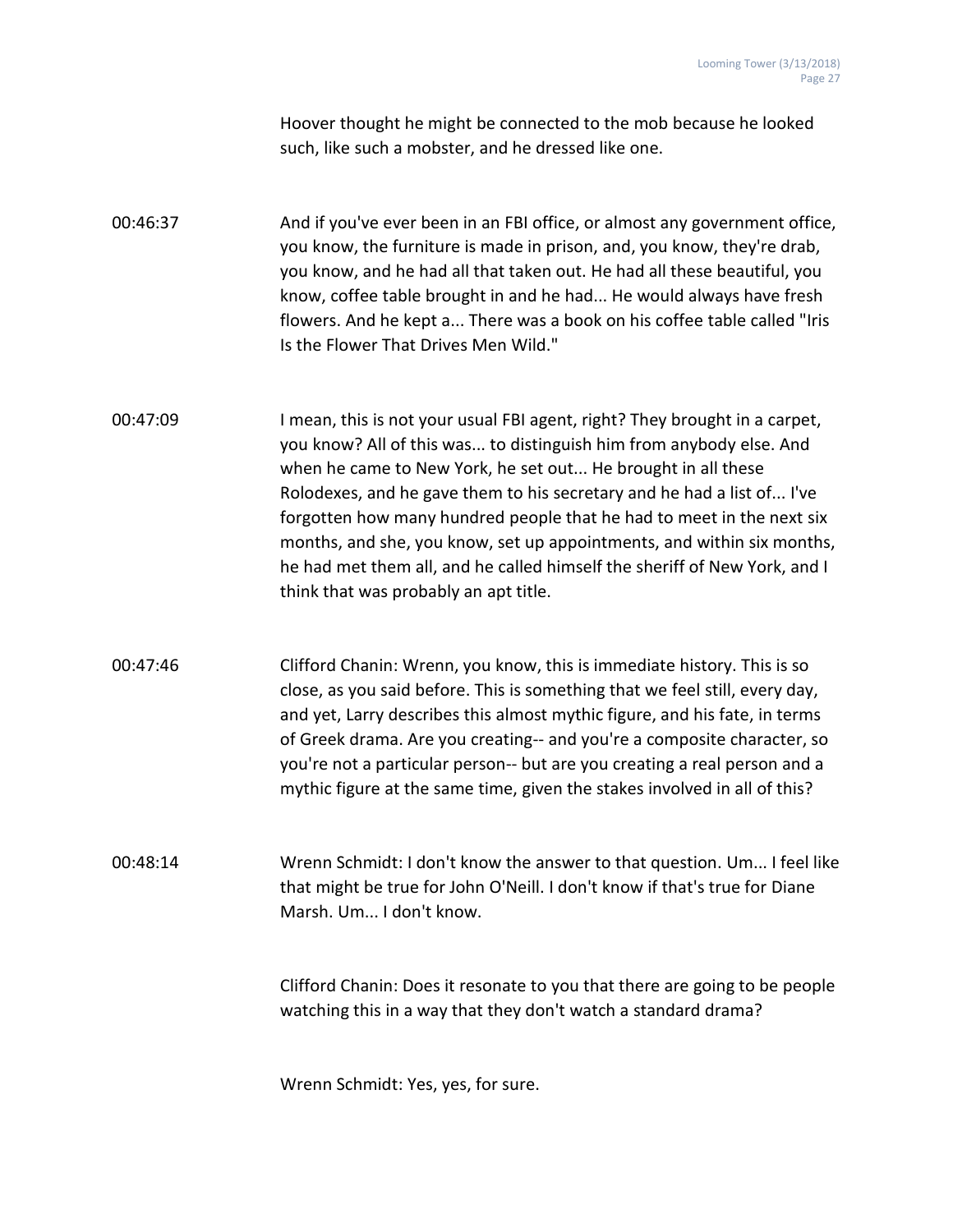| 00:48:39 | Clifford Chanin: They're gonna be investing something in your character,<br>whether they love her or they hate her.                                                                                                                                                                                                                                                                                                                                                                                                                                                                                                                                                                                   |
|----------|-------------------------------------------------------------------------------------------------------------------------------------------------------------------------------------------------------------------------------------------------------------------------------------------------------------------------------------------------------------------------------------------------------------------------------------------------------------------------------------------------------------------------------------------------------------------------------------------------------------------------------------------------------------------------------------------------------|
|          | Wrenn Schmidt: Right.                                                                                                                                                                                                                                                                                                                                                                                                                                                                                                                                                                                                                                                                                 |
|          | Clifford Chanin: And they're gonna find power in, in what you're<br>representing in, in this drama.                                                                                                                                                                                                                                                                                                                                                                                                                                                                                                                                                                                                   |
|          | Wrenn Schmidt: Well, I certainly hope so, but I also feel like that, um if<br>that were to happen, that that would be because our writing is so<br>extraordinary, and we have such an incredible group of people<br>supporting all of us as actors trying to bring these people to life.                                                                                                                                                                                                                                                                                                                                                                                                              |
| 00:49:06 | So I feel like I can't fully take credit for that, because, for me, when I read<br>a script, I fully try and give myself over to what's happening on that page.<br>And I feel like that sounds, it sounds I don't know. I feel like it's hard,<br>maybe, for somebody who's not an actor to understand that, but, for me,<br>it's less about me and more about, like, "How do we tell this story? How<br>do I put myself in that room with these other actors and fully try and<br>believe that we're trying to figure out this problem or we're trying to, you<br>know, figure out how to deal with the fact that the FBI is breathing down<br>our neck and wants to know what information we have?" |
| 00:49:49 | So, I don't know. For me, it's very much about just giving up any sense of<br>self and just going for what's on the page. So if, if something becomes<br>mythic, or if people have a strong reaction to that, I mean, I hope that's<br>because I gave myself over, but I really do believe that that's because of<br>our work as a whole, like, a whole team.                                                                                                                                                                                                                                                                                                                                         |
| 00:50:10 | Clifford Chanin: Ali, how does it feel to be a central figure in this<br>representation of this extraordinary historic event? I mean, your<br>courtship is part of it, your emergence in your profession, your leadership                                                                                                                                                                                                                                                                                                                                                                                                                                                                             |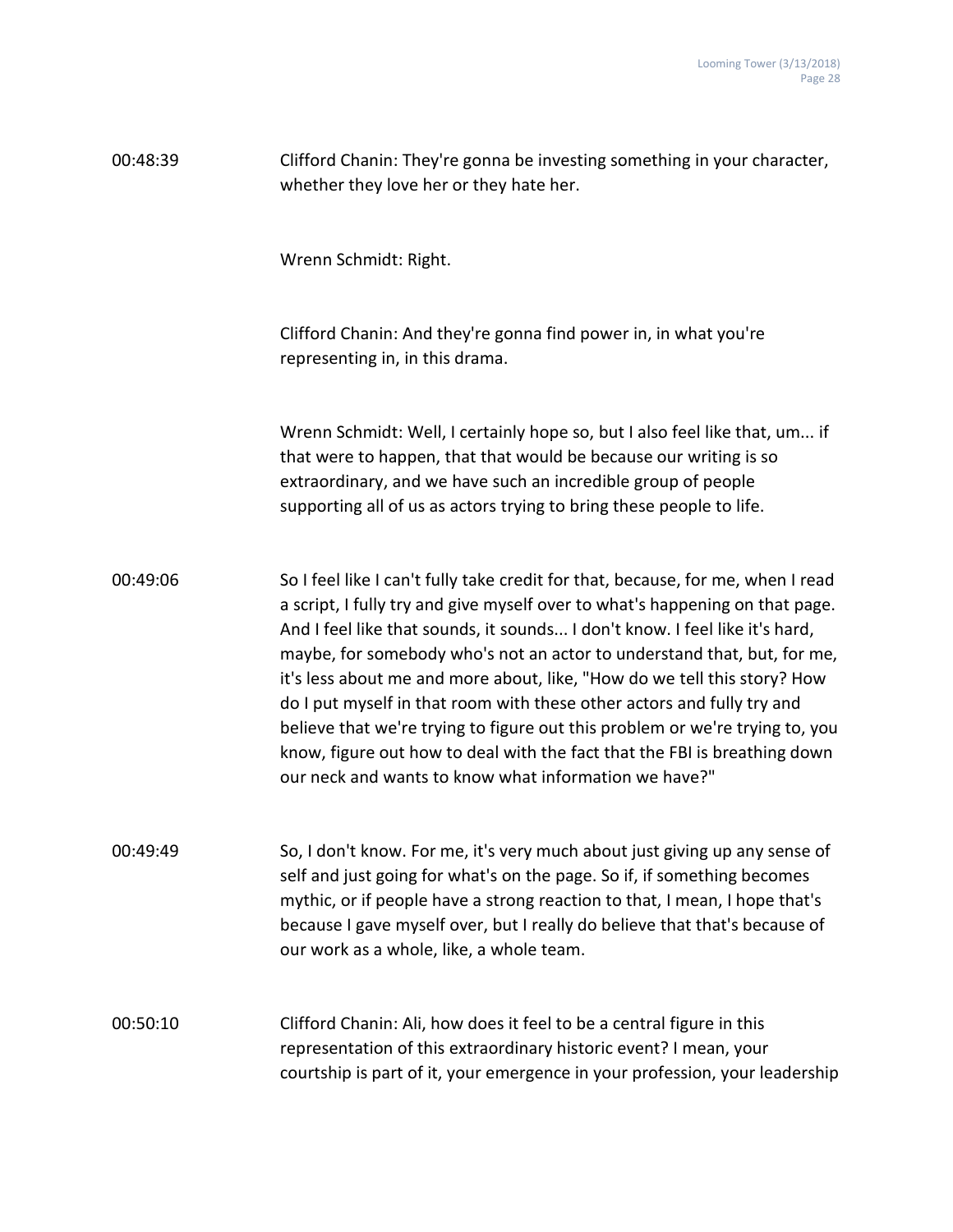in these different circumstances. Is that you, or how have you been turned into something else for the Hulu series?

00:50:31 Ali Soufan: It's, it's very awkward and very surreal to, to look at part of your life, see it staring you in the face, especially sometimes that, um... You look at it, and you see how other people are viewing it. Not necessarily how you viewed it yourself, but, uh... But I think, I think it's, it's very different. And one of the things that, you know, I trusted Danny and Larry and, and Alex to do is not to get involved with my character, because then it's gonna be very weird.

00:51:06 I wanted to just focus on, you know, kind of try to stay true to the investigative progress with all the stuff that led into, into 9/11. But, I think... I think it's, you know, one of the weirdest thing for, uh... me watching the show is watching it with... with my wife, Heather, who's, who's here, and then you see Heather being also portrayed on, on the show, and see some of the dates that we have, and then you have all these people calling you, "Did this really happen?"

(laughter)

00:51:40 Ali Soufan: What did we do? (laughs) But, uh... but it's, it's, um... It's-- I understand it's, it's part of the story, but it's always very surreal and very awkward, and, you know, when, when you join the FBI or, you know, any of these intelligence agencies, you just hope that nobody will hear your name ever, and that did not work well for me.

(laughter)

00:52:06 Clifford Chanin: And, you know, John O'Neill, of course, is someone you were very close to, and he brought you into this.

Ali Soufan: Yes.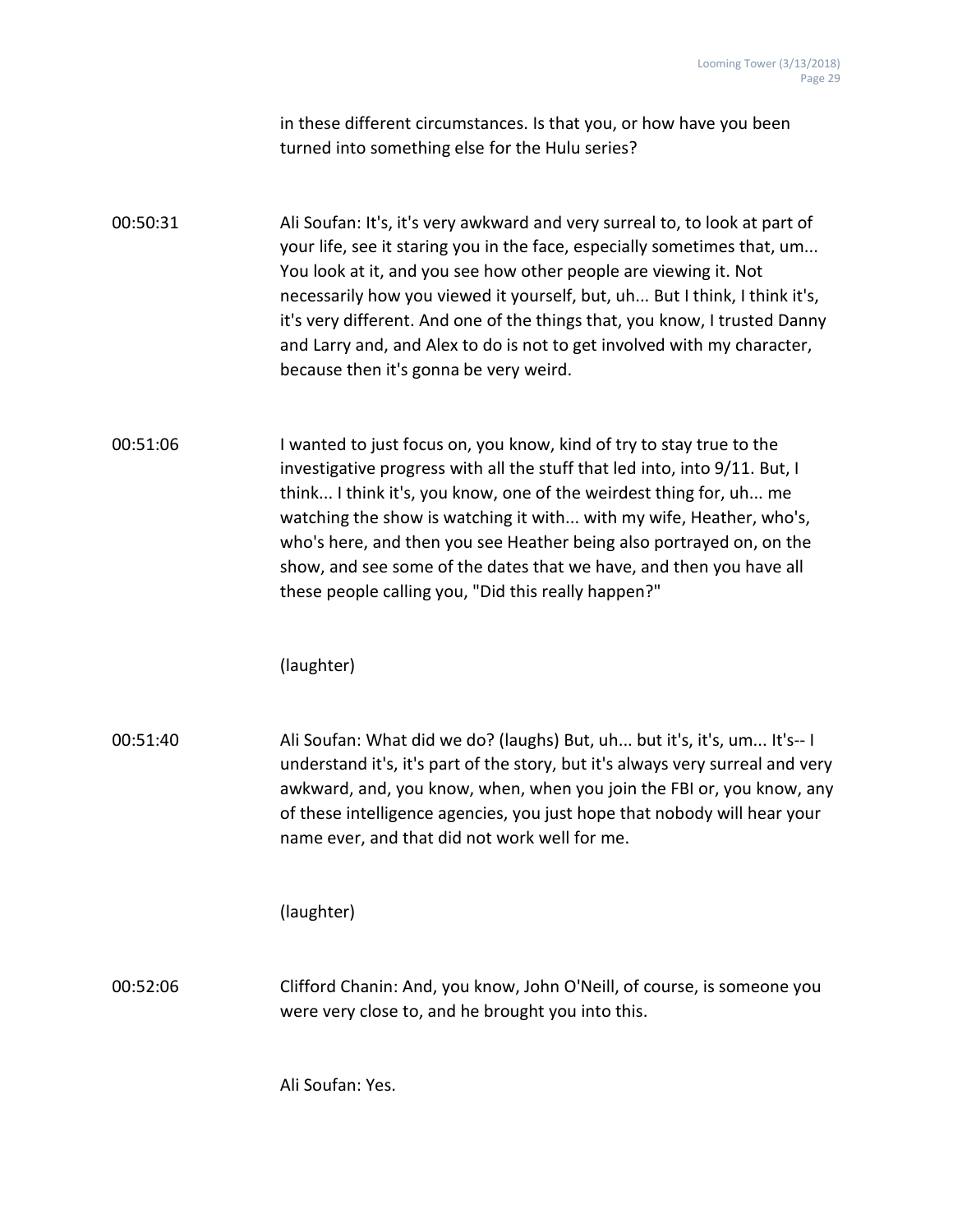Clifford Chanin: I mean, and it's a great performance by Jeff Daniels.

Lawrence Wright: Yeah.

Clifford Chanin: And he captures a powerful figure, but is it a recognizable figure to you?

Ali Soufan: I mean, Jeff Daniels did a great job, and when he was meeting all these people who knew John O'Neill, people who loved him or people who hated him, I gave him an advice, and I said, "Look, don't try to be John O'Neill. Create your own John O'Neill, because you're gonna hear so many people saying so many different things, who remember very different things about John."

00:52:43 And, and I think he did a phenomenal job in capturing the emotions that surrounds a great person like, like John. John was a very complicated figure, as, as Larry mentioned. But, however, he was, he was true patriot. And I think the only stability in his life was the FBI and was his work. Everything else did not matter. That's why, in his mind, it doesn't matter having all these girlfriends, because all the things is not reality. His only reality-- and it's, it's very difficult to, to explain it, but, you know, when you sit down with him, he's not a guy who ever bragged about any of these kind of things.

00:53:23 You know, people did not know. You think if, you know, he, he has only, you know, one person that, you know, he's, he's dating. It was, it was a totally different individual to meet John at work rather than the outside. But he was... You know, I, I personally feel that he was a great guy. He'd seen the threats before anyone else. He did command a presence, but also, at the same time, he basically wanted 100% commitment from anybody who works for him.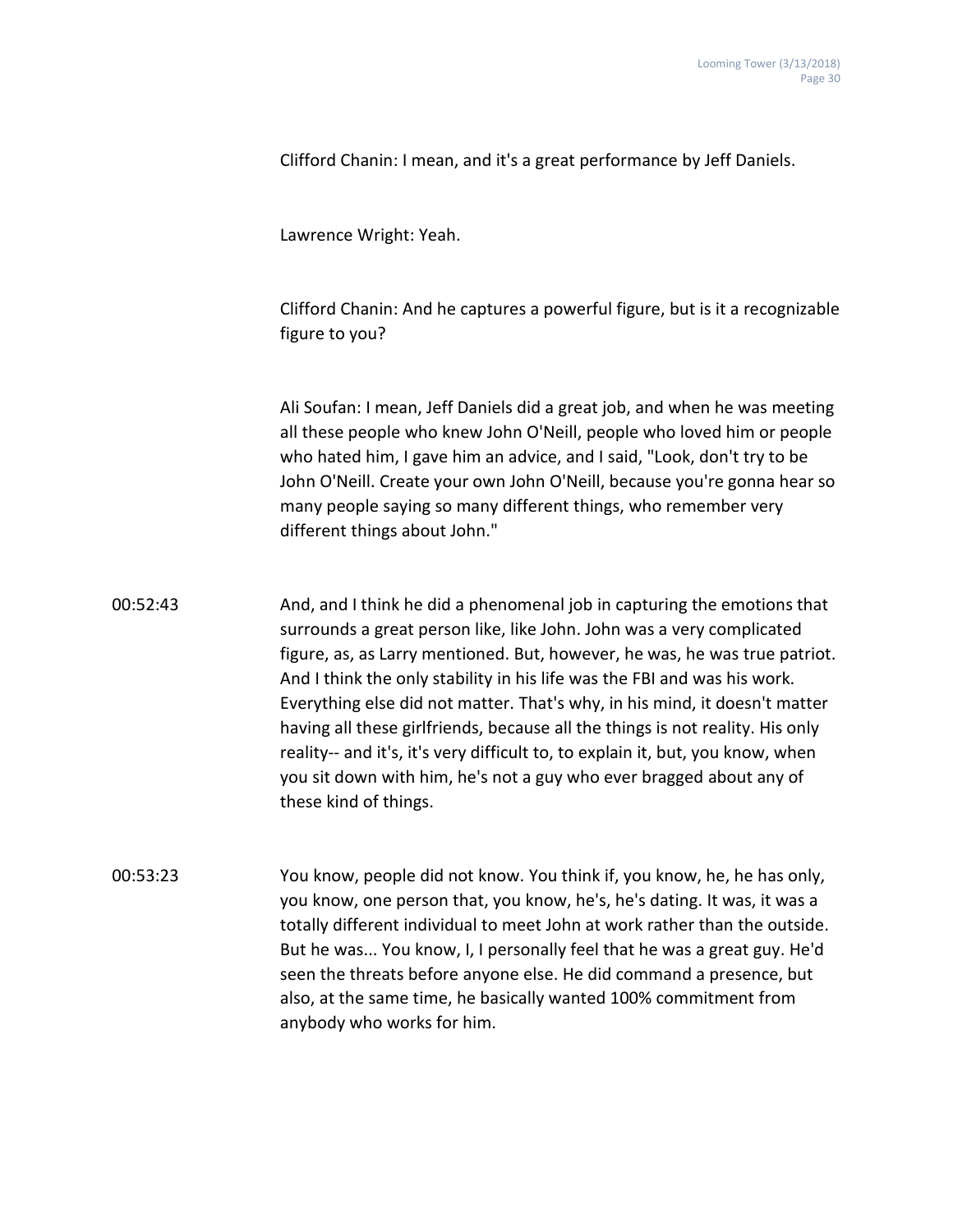00:53:57 And if you don't give him the 100% commitment, you're not, you're gonna be on the out, and some people in the FBI and other places have problem with that. And, you know, fortunately or unfortunately for me, I was young.

Clifford Chanin: Younger, younger.

Wrenn Schmidt: Still young.

- 00:54:18 Ali Soufan: I, um... I didn't have a personal life, you know, as you probably see it on the show, and I was 100% committed to the cause, and I think I am the guy that he can call midnight or 1:00 in the morning or, you know, I'll be having lunch, and he says, "I want you to go to this place." And here I am, I'm on the plane going there. I think, you know, I think it was good and bad, but, but that's the reality.
- 00:54:47 Clifford Chanin: We'll get some questions, but, Larry, I wanted to ask you before we turn to the audience. You know, I'm watching the episodes, and as they unfurl, I'm thinking, "Gee, I know how this turns out, but there are moments of drama here where I don't know how it's going, or I'm hoping it can turn out differently."
- 00:55:06 And I think that's a tribute to what was done here. But, I mean, after all, we're sitting here and it... This is the place where is the end point of everything that you were exploring, but there is this sense, and I wonder if you lived it through the telling of this story, there is this sense of, "Could it be different?" This... Maybe it's just the yearning that what we all experienced here, what we represent here, would not have happened, and we just don't want to look at it in the moments of seeing this drama. But it's a very powerful impact of this, of this series, on me, at least.

### 00:55:39 Lawrence Wright: You know, there—as you were talking, I thought about how, in some ways, there, there are just two kinds of stories. One story is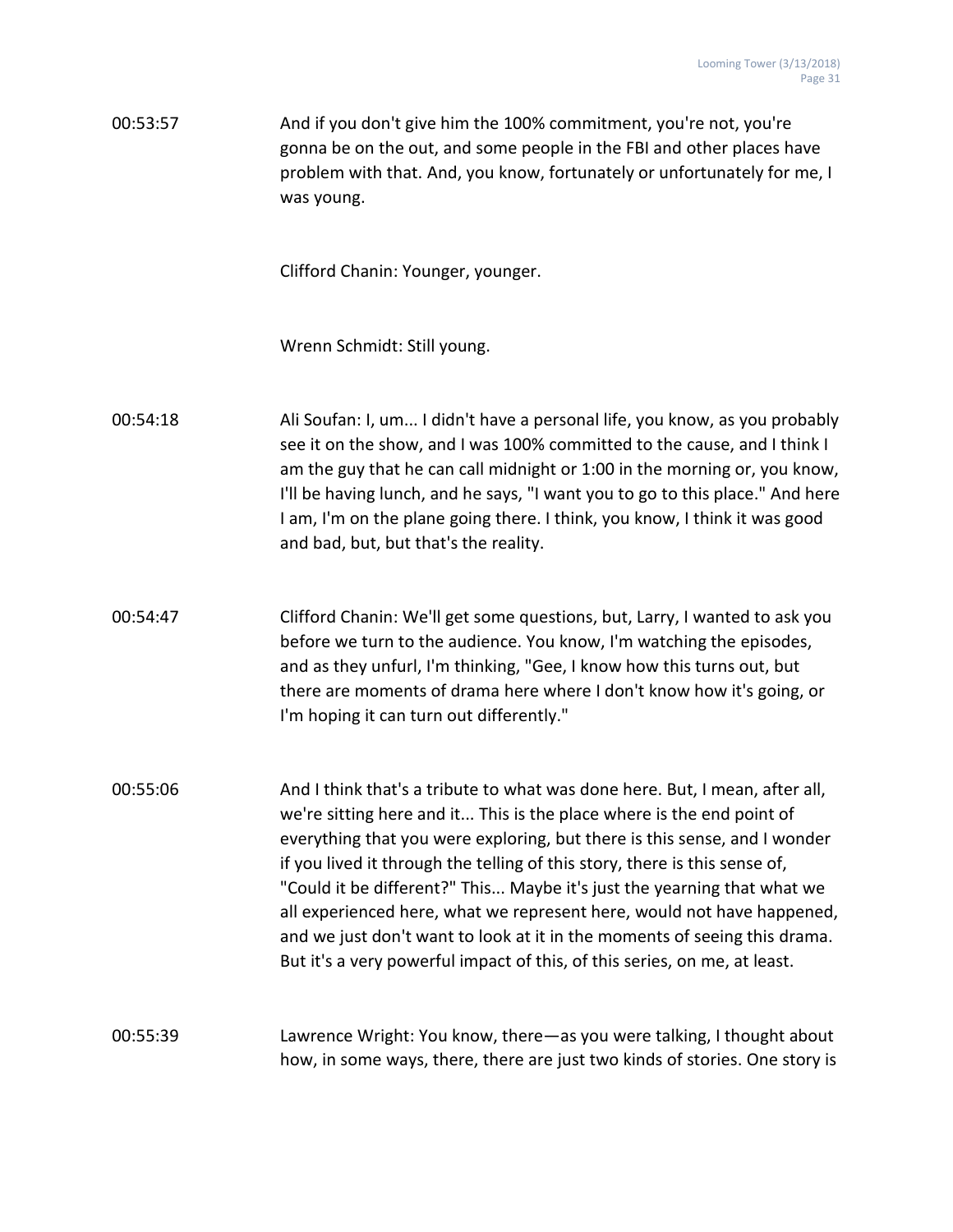where you're surprised. You know, events happen that, you know, you, you didn't expect, and you see it unfold.

And then there is this kind of story-- that this story unfortunately is- where you know what's gonna happen, but it's like watching someone going down the Niagara River, who might not know what's at the end of the river, but you do. And that creates a, a given tension, because you care about the characters. You know where they're going, they don't.

00:56:20 And so, there's, there's inherent drama in that that you can't bring to that other kind of story, because the, the reader or the viewer is the one who is already feeling the loss and the mistakes that the characters... You know, the character doesn't know that he's made mistakes, but you do. And so, you see that, and it's, it's a... It's a different kind of story, but I think it's pregnant with the, the kind of dramatic possibilities that the other kind of story can't convey.

# 00:56:51 Clifford Chanin: Thank you. Let's see if we have a question or two from the audience, and please wait for the microphone. So hands, please. Let's start with this gentleman here down front.

Man: Thank you. My question's for Ali. First and foremost, I'd like to thank you for all the hard work on your part, trying to prevent the murder of 3,000 innocent civilians. One of those people was my father. In the promo for the event, it says, "The rivalry between the FBI and C.I.A. that may have undermined the coordination to prevent the 9/11 attacks." Do you think any lessons have been learned in the intelligence community since September 11? Thank you.

00:57:35 Ali Soufan: Well, um... Thank you, and sorry for, for your loss. Yeah, absolutely. I think the situation now is a lot better-- way better-- you know, than, than it used to be before. And again, as I mentioned earlier, that a lot of these things that were happening, we did not realize they were happening at that time. I personally didn't realize.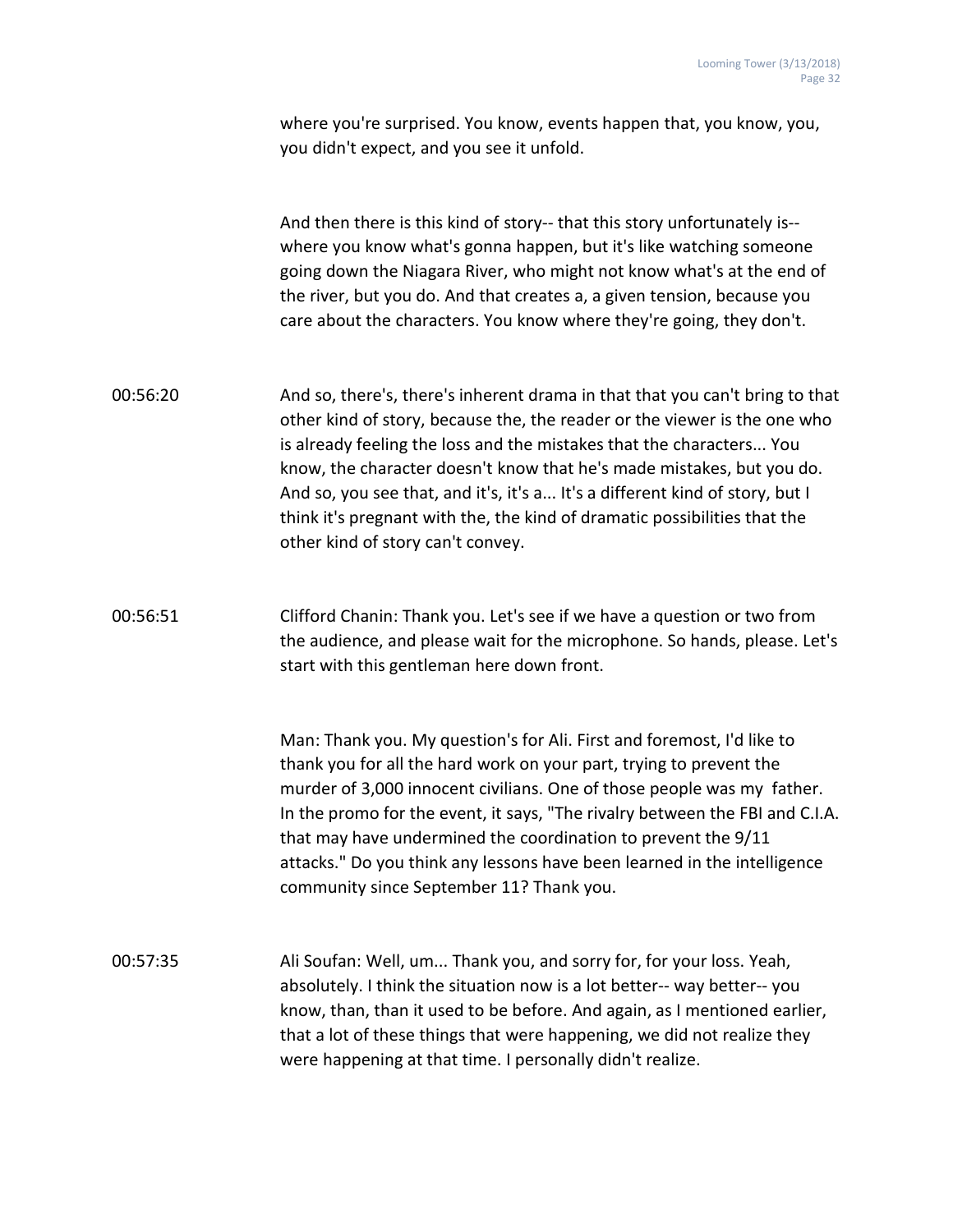| 00:58:03 | So when I-- the first time I wrote requesting information about a meeting |
|----------|---------------------------------------------------------------------------|
|          | that took place in Southeast Asia, and I was told, "We don't know         |
|          | anything about it," by other people in the government, I believed it. The |
|          | second time, when we were able, with my team, to collect more             |
|          | intelligence and information about it, and we connected more people to    |
|          | the meeting and more countries to the meeting, and we sent the report     |
|          | The first one was in November of 1990 No, sorry, November of 2000,        |
|          | and 2000, after the U.S.S. Cole. The second one was in April. The third   |
|          | one, I believe, was in June, and every time when we, they say no, we took |
|          | it for granted.                                                           |

- 00:58:44 We're trying to work with people, and then, you know, that... Let's find out where these guys are, I... On 9/11, I was in Yemen. I was actually trying to follow up on these leads and see if we can find anything about it in Yemen. When, when 9/11 happened, on September 12, I was handed a folder that included all the information that I was asking for since November of, of 2000. And these things are, you know, documented in so many different, you know, places.
- 

00:59:13 Um... I think, I think it wasn't institutional. I truly believe that. I think it was based on individuals, based on people who decided, "We don't want to share the information, because..." They have their own reason, and frankly, I don't know why. I still don't know why. I'm a person who was interviewed by every, you know, inquiry about 9/11. I researched it myself, I lived it myself, I investigated it myself. And I think I know a lot of the things of what happened on 9/11. There's, there's one question I cannot answer. I have my own assumptions, but I cannot publicly say what I feel, because I really don't know for 100%. And I think... I don't know why, why the information was not shared.

01:00:00 The "why" I don't know, but I know that the information were not shared. I think now the situation is, is a lot better. I think institutionally, both the FBI and the C.I.A. put a lot of protocols in place that prevent individuals from playing this game that people played before 9/11, so I think we're, we're in a way better situation. And, and again, I mean, most of the people in the FBI, most of the people in C.I.A., were not involved in this. They didn't even know about this. And they were as shocked as all of us were shocked on September 12.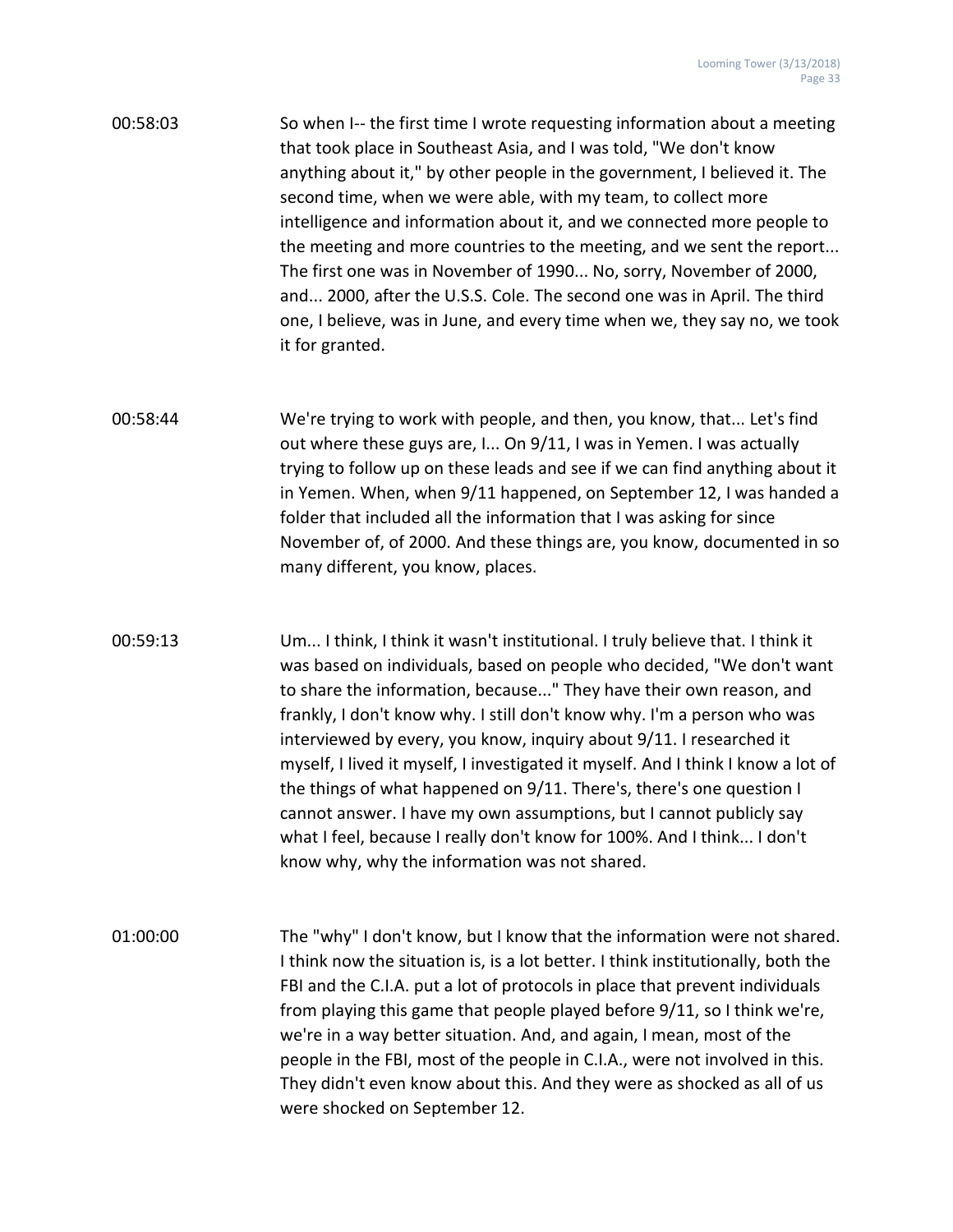- 01:00:34 It was a small little amount of, small little group of people, in the U.S. government-- not only in the C.I.A., in the U.S. government-- who knew about this, and they decided not to share it to us, even though we were asking about it. It's not like we were not asking about it. We were asking about it. I, I believe now the situation is a lot better in the intelligence community. I think that there is more cooperation, people are working very closely together.
- 01:00:59 They have the same assessments of many of the threats that's facing our nation, and I think that's, um, you know, hopefully, you know, one... one thing good that happened after 9/11, and that's why we've been able to basically work very closely together to disrupt a lot of plots and threats and we don't see another 9/11 happening, because, or, you know, knock on woods-- there's no wood here. (laughs) I'll knock. You know, nothing, uh... I have to give a lot of credit to the intelligence community, and the way they are working together now.
- 01:01:35 Clifford Chanin: Another question. In the middle there.

Man: Good evening. Two themes that emerged, one of them being educating younger people who have no memory of that day or perhaps no conception of that day, and also the reference to, to politicians and fear, which foments distrust, particularly in younger people. And now they have the capacity, of course, to look for counter-narratives on the Internet, and live in those counter-narratives for extended period of time.

01:02:11 And I'm wondering if, if that dynamic played any part in, in portraying this story as it was portrayed-- beyond the story itself, but the audience, those who might be struggling to understand what truth is, particularly in the time that we're living in, and how profoundly important it is for younger people to be able to trust in a narrative like this that's appearing on the screen.

Ali Soufan: That's for Larry.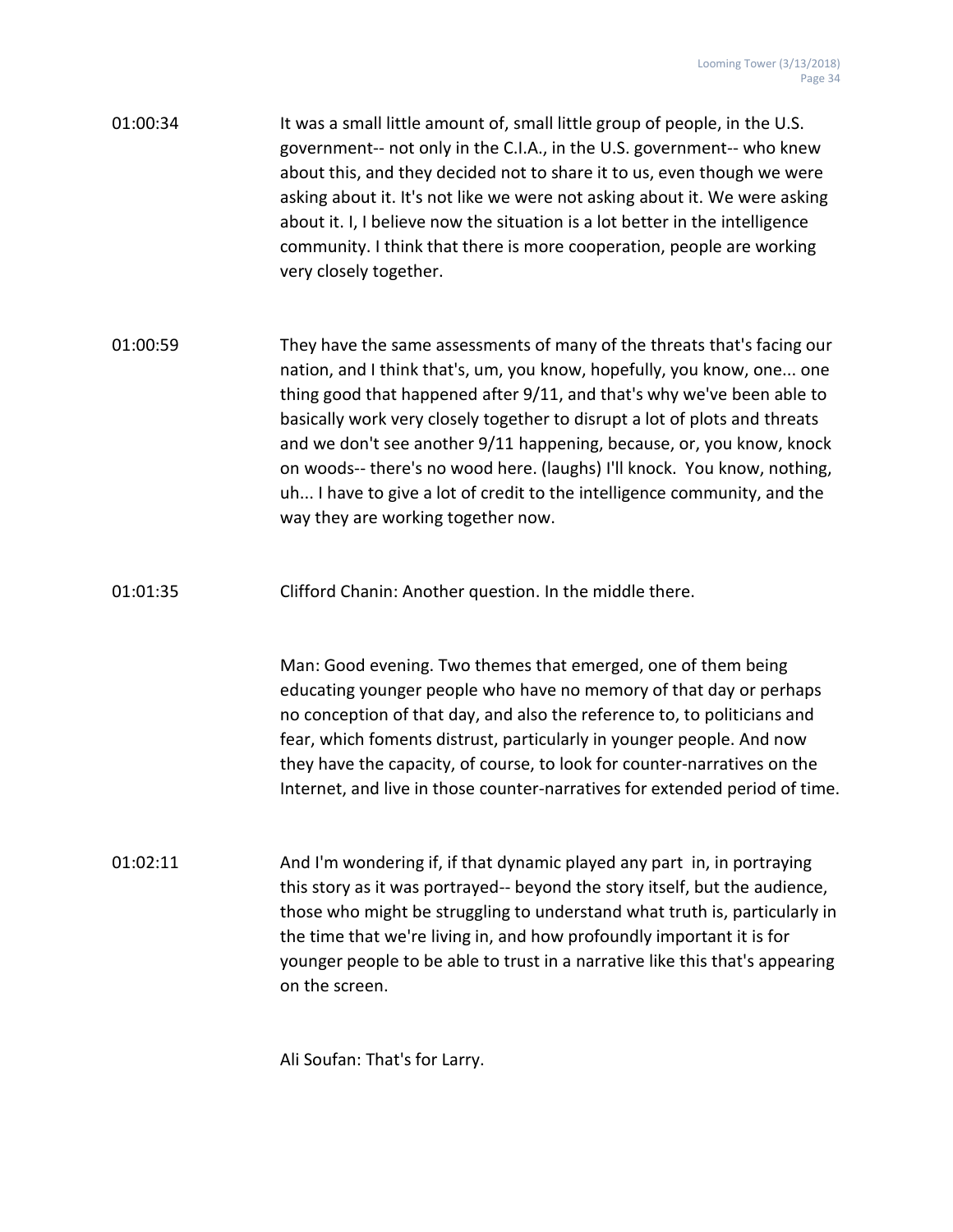- 01:02:38 Lawrence Wright: I'll talk a little bit about it. Uh, the, uh... The 9/11 truthers, you know, they used to follow me around when I was making talks and that sort of thing, and it was really, it's interesting, because I've written a lot about cults, and, you know, people that believe things based on nothing, no evidence, but on beliefs, you know, that are in the ether or on the Internet.
- 01:03:05 And it's, it was always the case that, you know, they believed it for... with... They wouldn't, they wouldn't look at alternative, real explanations. That was the thing that drove me nuts. They didn't read the 9/11 Commission Report, they didn't read my book, they didn't... You know, they, they had an ideology, and they didn't want it assaulted, but they were... They felt free to come to my talks, and, you know, and try to persuade me that the government planted explosives inside these buildings, 'cause they knew al-Qaeda was gonna fail, and they didn't want them to fail. Totally lunatic stuff.
- 01:03:44 But I think that by putting this kind of story together in a real and persuasive way, that it will affect some of that thinking. At least, I hope so. Because this is terribly damaging for people to... for something, a tragedy as great as this, to be so poorly used to support theories about what kind of government we have, what kind of people we are. It, it... Yeah, you know, I can hardly talk about it, 'cause it makes me so mad.
- 01:04:17 But it's... This is a very powerful medium. And I don't, I don't think anybody can put up a story that is as comprehensive as we are trying to put up as convincingly as we're doing in this series. And I think it's gonna change a lot of minds.

Clifford Chanin: It also strikes me-- and maybe Ali wants to say something about this-- that, you know, the failures are both failures that are unaccounted for to some degree, as you describe, but also the failures undermine this whole notion that government can actually function properly, so...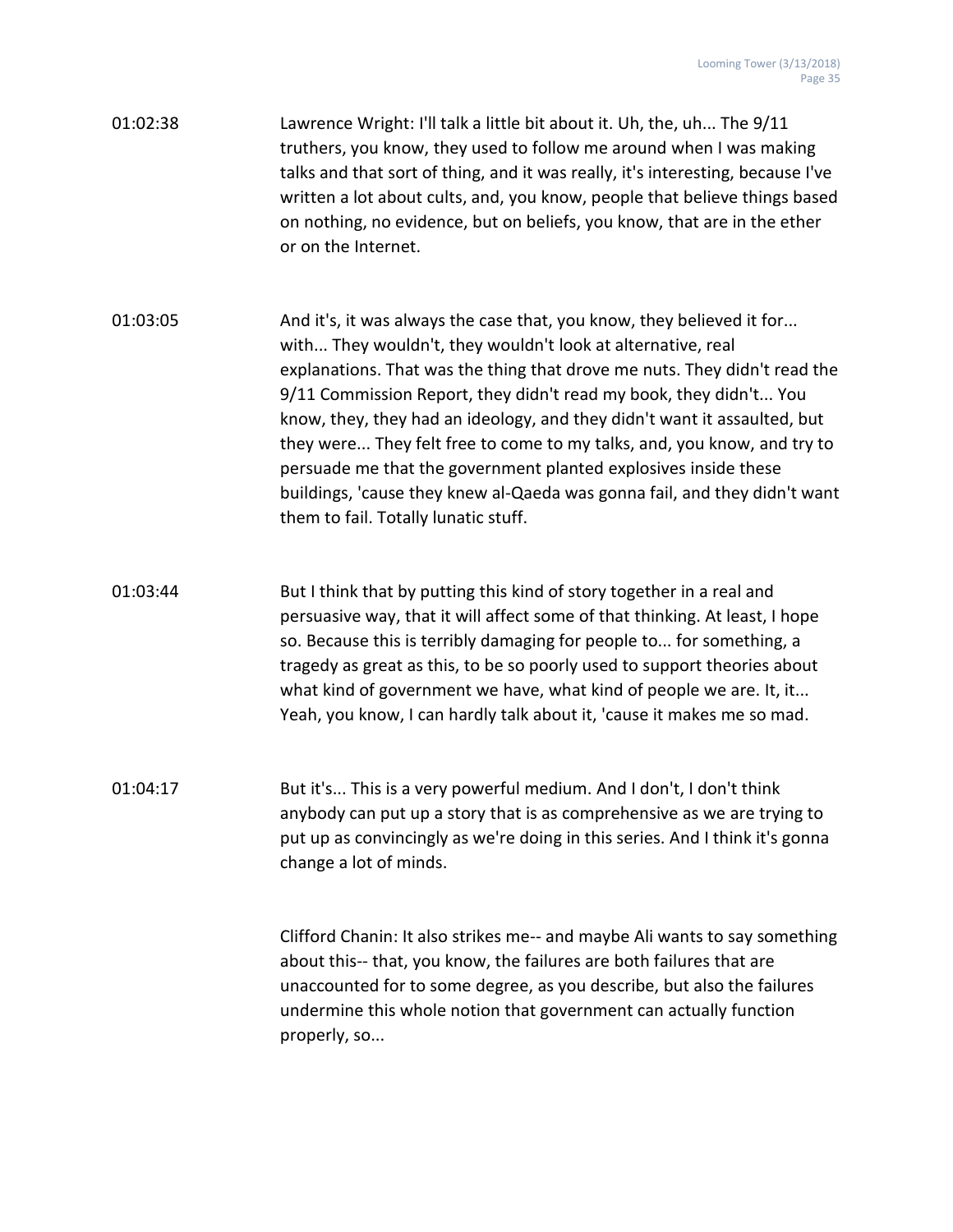| 01:04:49 | Lawrence Wright: Right, yeah. They have a much higher opinion of<br>government's ability to operate than we do.                                                                                                                                                                                                                         |
|----------|-----------------------------------------------------------------------------------------------------------------------------------------------------------------------------------------------------------------------------------------------------------------------------------------------------------------------------------------|
|          | Clifford Chanin: So, you know, an alternative answer, which, you know,<br>you won't be surprised to hear we encounter some of that here, but an<br>alternative answer is also a response to lack of accountability or<br>transparency about what happened, and the fact that real failures did<br>occur.                                |
| 01:05:09 | Ali Soufan: Yeah, absolutely, and sometimes, we just want to cover it up,<br>andwe were gonna, you know, just, "Let's not talk about it," and that's,<br>that's one of the problems, and that's, you know, when you don't have<br>answers, you're gonna-- as you correctly mentioned-- you're gonna look<br>for answers somewhere else. |
|          | Clifford Chanin: See if we have one more. Over there, please.                                                                                                                                                                                                                                                                           |
| 01:05:29 | Man: So I have, uh There it goes-- so I have a question. After '93,<br>everything that happened, after you-- the - everyone looked into Yousef,<br>why did it take from '93 to '98, when we made Osama bin Laden wanted?<br>Was there no connection between bin Laden and Yousef, or what kind of<br>happened, between then?            |
|          | Clifford Chanin: So just to the '93 bombing happens in February 1993,<br>and Osama bin Laden is not                                                                                                                                                                                                                                     |
|          | Ali Soufan: 25 years ago.                                                                                                                                                                                                                                                                                                               |
|          | Clifford Chanin:  is not indicted until 1998, though there were<br>investigations underway. So what's that-- how do you explain that<br>timeframe?                                                                                                                                                                                      |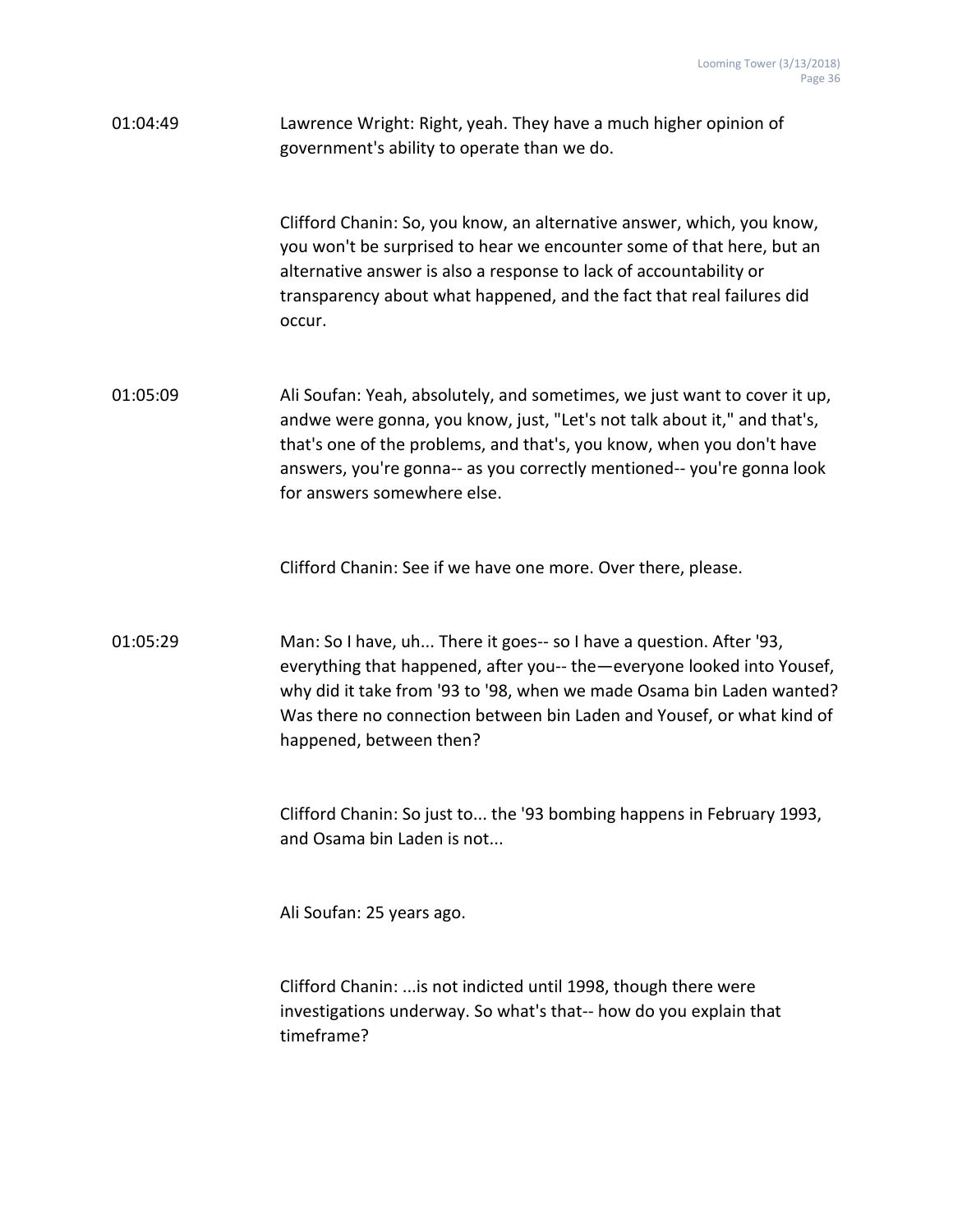| 01:06:01 | Ali Soufan: Well, Osama bin Laden had nothing to do with the 1993       |
|----------|-------------------------------------------------------------------------|
|          | bombing. The 1993 bombing, more a cell, former jihadis that were in     |
|          | Afghanistan. Yes, they were trained probably with al-Qaeda. There is    |
|          | some indication that bin Laden, maybe, funded Ramzi Yousef for a little |
|          | bit, but Ramzi Yousef was not a member of al-Qaeda.                     |

And the time, al-Qaeda was operating totally different. Bin Laden was in Sudan, and his goal was to create a lot of jihadis to go and fight in, in jihadi wars, so his main goal is to send to people to fight in Somalia, and before that in Bosnia, during the Bosnian War.

- 01:06:40 So al-Qaeda was different, and after he left from Sudan to Afghanistan and, and joined with the Taliban, al-Qaeda mutated to more of a terrorist organization. Even Ramzi Yousef did not, uh-- sorry, Khalid Sheikh Mohammed, the uncle of Ramzi Yousef-- did not join al-Qaeda until after the East Africa embassy bombing. He did not want to be part of the organization. He wanted to be an "independent terrorist." And I think the, the 1998 East Africa embassy bombings made him believe that bin Laden is not only talking the talk, but also walking the walk.
- 01:07:17 However, just to put everything in perspective, we actually indicted, in a sealed indictment, indicted Osama bin Laden before the East Africa embassy bombing, here in the Southern District of New York. Him and many of the top leadership in his organization. But we indicted him for his work against our interests, what he's doing in Somalia, what he was doing in other places, for his fatwa of 1996, for the fatwa of 1998, also, so he was indicted before the East Africa embassy bombing. The East Africa embassy bombing was the very first overt attack against U.S. interests, and then the gloves were off. But unfortunately, you know the rest of the story.
- 01:08:02 Wrenn Schmidt: I feel weird saying this on a panel of experts, but wasn't he also noticed for the money that he was funneling into all of these different organizations?

Ali Soufan: Yeah.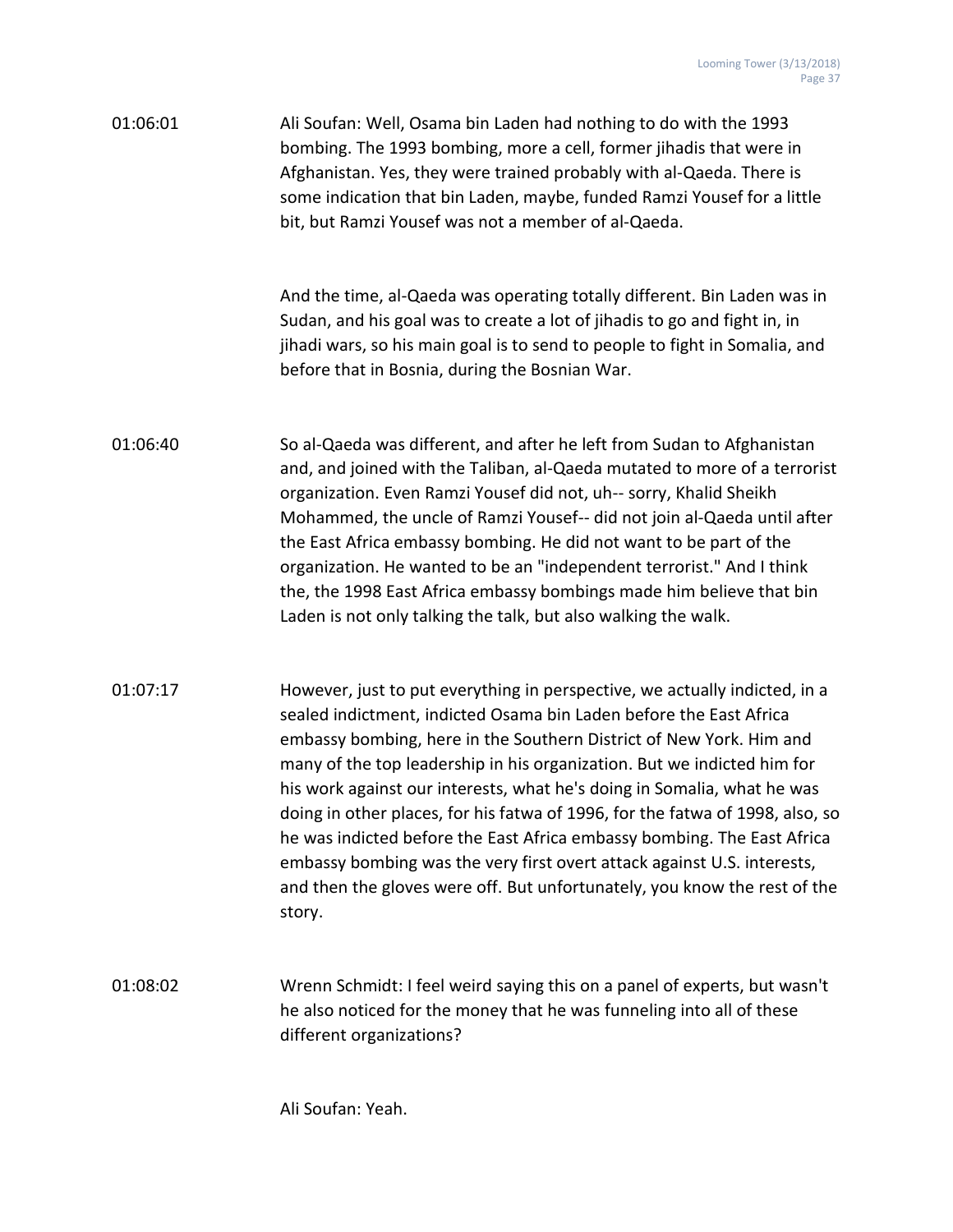|          | Wrenn Schmidt: I mean, that was, like, a big thing I learned that was<br>fascinating was, oh, the reason he was on the C.I.A.'s radar was because<br>of his, like, his financial reach, and what he was supporting, and that that<br>was when people were                                                                                                                                                                                                                                                                                                                                  |
|----------|--------------------------------------------------------------------------------------------------------------------------------------------------------------------------------------------------------------------------------------------------------------------------------------------------------------------------------------------------------------------------------------------------------------------------------------------------------------------------------------------------------------------------------------------------------------------------------------------|
|          | Ali Soufan: Right, and, and this is one of the things that he was funding, a<br>lot of these groups that sending people to Bosnia, or to Somalia.                                                                                                                                                                                                                                                                                                                                                                                                                                          |
|          | Wrenn Schmidt: Mm-hmm.                                                                                                                                                                                                                                                                                                                                                                                                                                                                                                                                                                     |
| 01:08:33 | Ali Soufan: But also there was another dimension to the funding. The<br>funding was definitely accurate, and a lot of times, if you look into the<br>terrorism reports from 1996 and 1995, it says Osama bin Laden is a<br>financier, rather than a, you know-- but during our investigation, we<br>knew that there are more, there were more to that.                                                                                                                                                                                                                                     |
|          | Wrenn Schmidt: There was more to the story.                                                                                                                                                                                                                                                                                                                                                                                                                                                                                                                                                |
| 01:08:57 | Ali Soufan: You know, he was For example, al-Qaeda operatives are the<br>people who took Black Hawk down in Somalia. It wasn't Somalis-- they<br>shot it down. They were behind what happened in Somalia. We have<br>names of people, we have their photos, you know, all the individuals who<br>were in Somalia to train and to aid the Somalis. The same thing in<br>Albania. Many of the operatives that you see in Guantanamo today,<br>people who were involved in 9/11, people who were involved in the<br>U.S.S. Cole, were involved in the Bosnian War, and they fought in Bosnia. |
| 01:09:27 | So you have to put all these things together in perspective, and that's<br>why indicted Osama bin Laden before the East Africa embassy bombing.<br>Specifically, for these kind of things, we went way beyond the, the<br>financier element, and especially in 1996, after a guy-- we call him Junior,<br>al-Fadl-- came over, and he started providing more intelligence and more                                                                                                                                                                                                         |